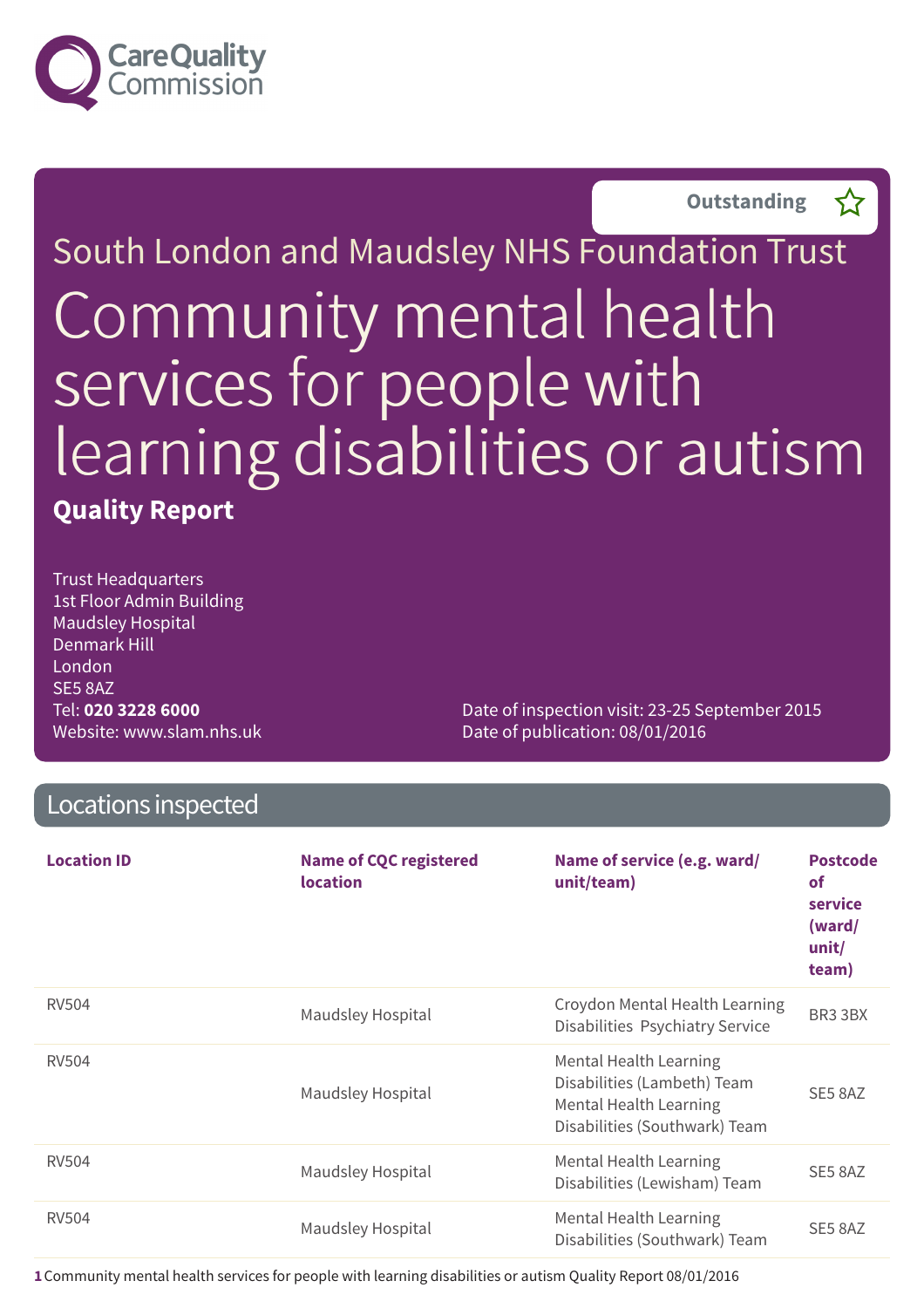This report describes our judgement of the quality of care provided within this core service by South London and Maudsley NHS Foundation Trust. Where relevant we provide detail of each location or area of service visited.

Our judgement is based on a combination of what we found when we inspected, information from our 'Intelligent Monitoring' system, and information given to us from people who use services, the public and other organisations.

Where applicable, we have reported on each core service provided by South London and Maudsley NHS Foundation Trust and these are brought together to inform our overall judgement of South London and Maudsley NHS Foundation Trust.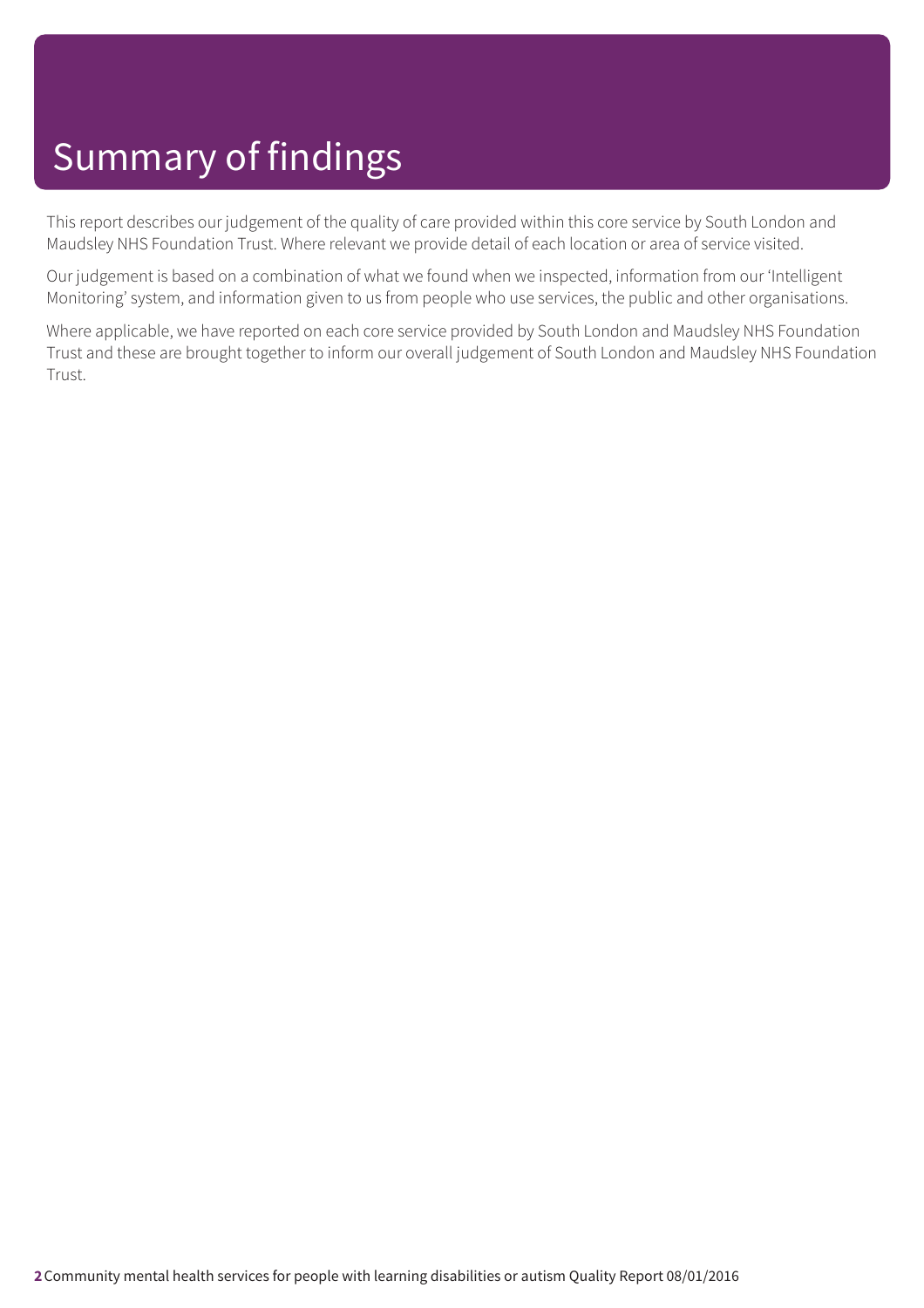### Ratings

We are introducing ratings as an important element of our new approach to inspection and regulation. Our ratings will always be based on a combination of what we find at inspection, what people tell us, our Intelligent Monitoring data and local information from the provider and other organisations. We will award them on a four-point scale: outstanding; good; requires improvement; or inadequate.

| Overall rating for the service | Outstanding $\sum$ |  |
|--------------------------------|--------------------|--|
| Are services safe?             | Good               |  |
| Are services effective?        | <b>Outstanding</b> |  |
| Are services caring?           | <b>Outstanding</b> |  |
| Are services responsive?       | Good               |  |
| Are services well-led?         | <b>Outstanding</b> |  |

#### **Mental Health Act responsibilities and Mental Capacity Act / Deprivation of Liberty Safeguards**

We include our assessment of the provider's compliance with the Mental Health Act and Mental Capacity Act in our overall inspection of the core service.

We do not give a rating for Mental Health Act or Mental Capacity Act; however we do use our findings to determine the overall rating for the service.

Further information about findings in relation to the Mental Health Act and Mental Capacity Act can be found later in this report.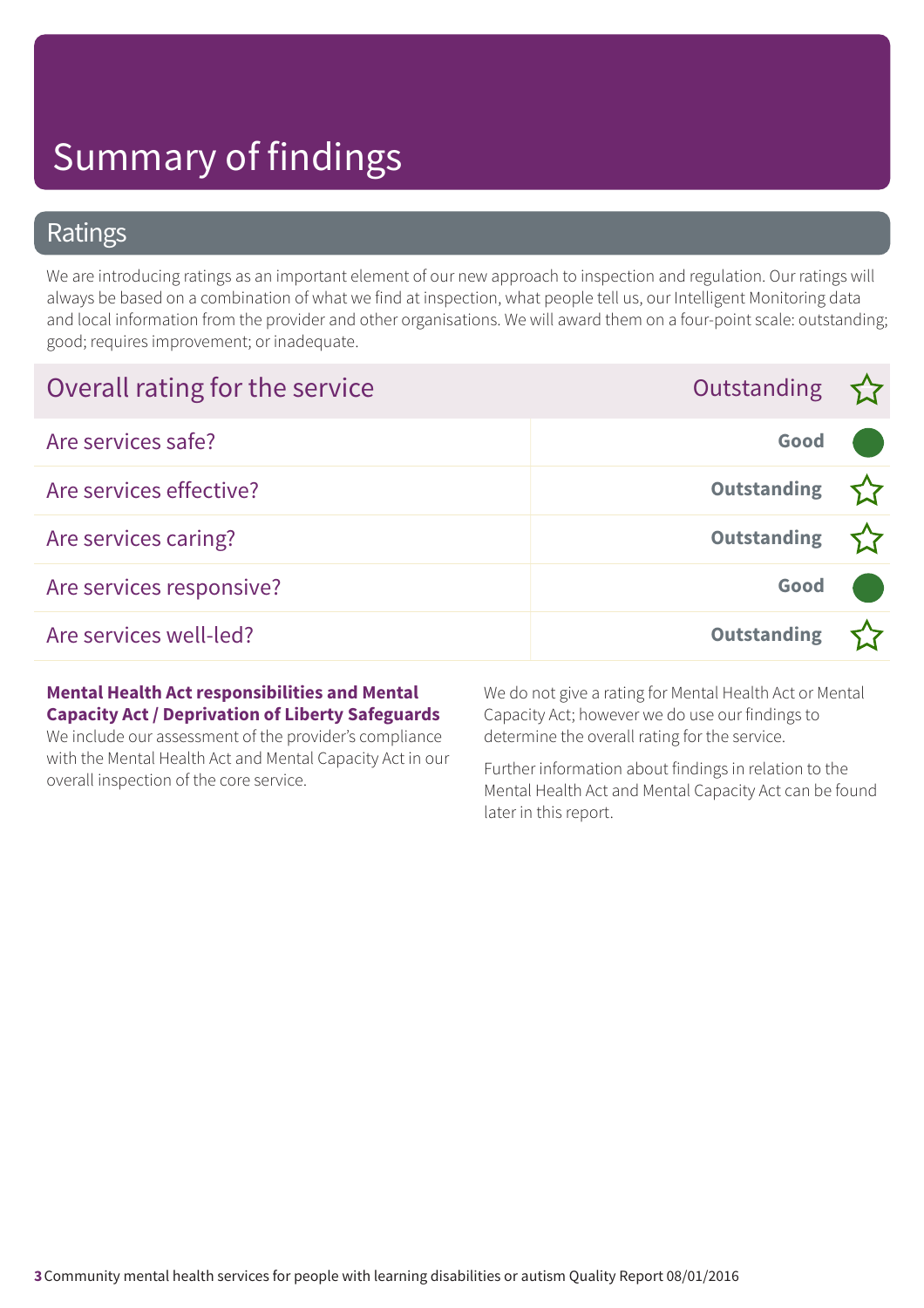### **Contents**

| Summary of this inspection                                    | Page         |
|---------------------------------------------------------------|--------------|
| Overall summary                                               | 5            |
| The five questions we ask about the service and what we found | 6            |
| Information about the service                                 | 9            |
| Our inspection team                                           | 9            |
| Why we carried out this inspection                            | 9<br>9<br>10 |
| How we carried out this inspection                            |              |
| What people who use the provider's services say               |              |
| Good practice                                                 | 10           |
| Detailed findings from this inspection                        |              |
| Locations inspected                                           | 11           |
| Mental Health Act responsibilities                            | 11           |
| Mental Capacity Act and Deprivation of Liberty Safeguards     | 11           |
| Findings by our five questions                                | 13           |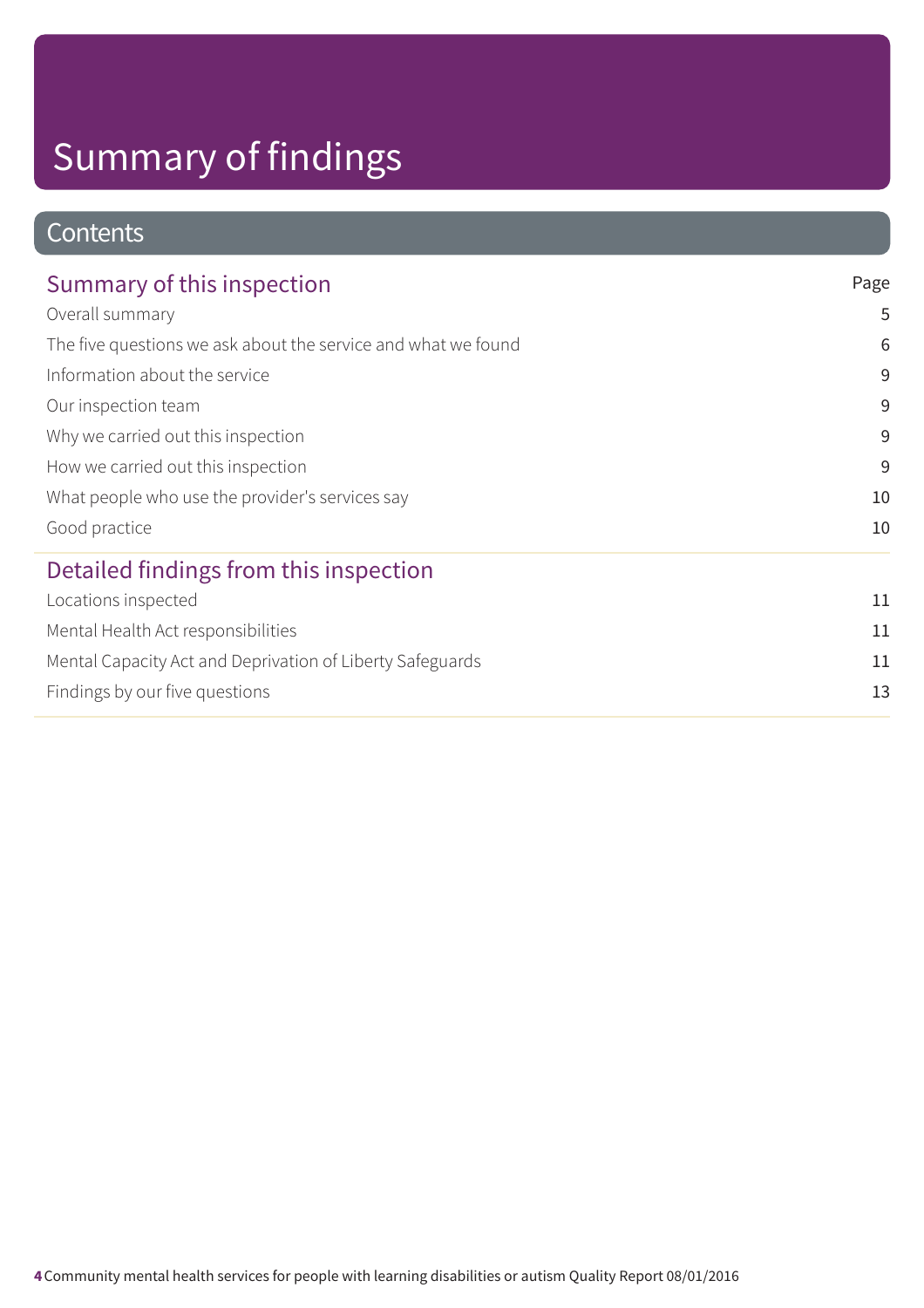### Overall summary

We rated South London and Maudsley NHS Foundation Trust community mental health services for people with learning disabilities as **outstanding** because:

The service was well-resourced with experienced and skilled staff. The service supported staff to develop their knowledge and expertise. The service was linked with the Estia Centre which is a training learning and development resource for adults with learning disabilities and additional mental health needs. This enabled staff to work collaboratively with their peers to develop best practice and work in innovative and pioneering ways.

Staff undertook holistic assessments of people's needs. They fully took people's individual learning disabilities and communication needs into account and developed ways of involving them in planning their care and treatment. People's dignity, independence and confidence in their skills were promoted by the way staff interacted with them and involved them in the process of planning their support.

The service worked in creative ways with people and their carers and made a positive difference to their quality of life. Staff offered people a personalised treatment plan from a wide range of possible pharmacological, psychosocial and psychological interventions. The service monitored how people responded to care and treatment.

Staff worked constructively in partnership with people's informal carers, relatives and others in their local support network to deliver and develop joined-up care and support to people.

People and their relatives consistently told us staff were kind, polite and sensitive to their needs. Informal carers reported they had received prompt and effective support from the service which had alleviated their stress.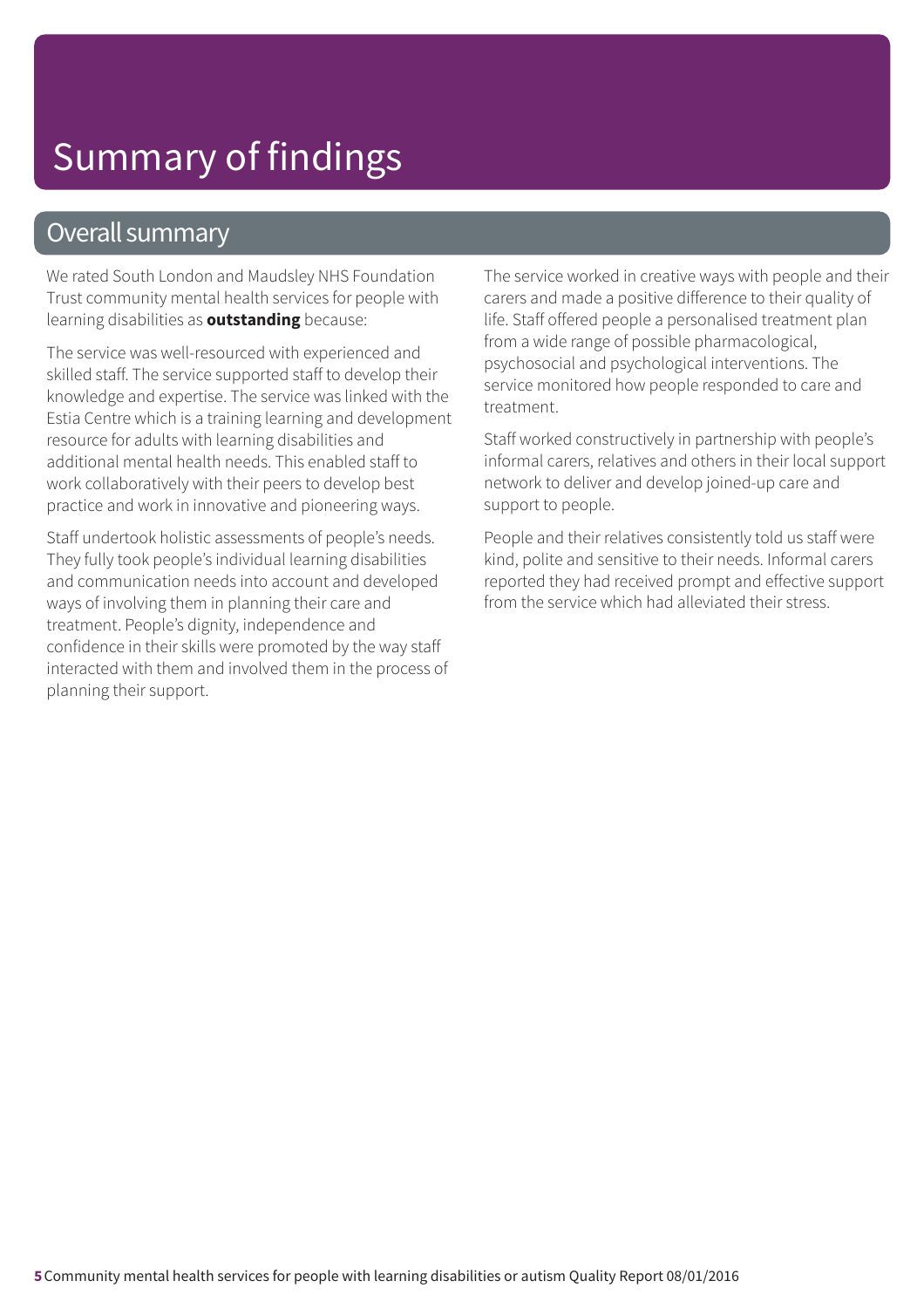### The five questions we ask about the service and what we found

### **Are services safe?**

We rated safe as **good** because:

- The service used appropriately designed clinics for out-patient appointments.
- All the teams were well resourced with experienced and skilled staff.
- Staff always carried out screening for risks to people and staff when people were new to the service.
- Individual risk assessments were comprehensive and regularly reviewed to ensure they were accurate.
- Staff received mandatory training on recognising and reporting concerns about abuse and neglect and made safeguarding referrals to the local authority when appropriate.
- Staff reported incidents and discussed the learning from incidents within the team.

#### **Are services effective?**

We rated effective as **outstanding** because:

- Staff took people's individual learning disabilities and communication needs into account and developed ways of involving them in planning their care and treatment.
- Holistic assessments were developed with input from the person, their relatives and staff from other agencies who knew them.
- Staff ensured any physical health issues that people had were assessed and treated.
- The service was linked with the Estia Centre which is a training learning and development resource for adults with learning disabilities and additional mental health needs.
- This provided staff with opportunities to enhance their skills through case discussion and peer review and ensured compliance with current best practice guidance.
- In conjunction with the Estia Centre, the service had developed innovative ways of working with people including those who challenged services.
- The service was able to offer people a personalised treatment plan from a wide range of possible pharmacological, psychosocial and psychological interventions.
- Multi-disciplinary work in the team was highly constructive and focused on best practice and achieving positive outcomes for people using the service.

**Good –––**

**Outstanding –**

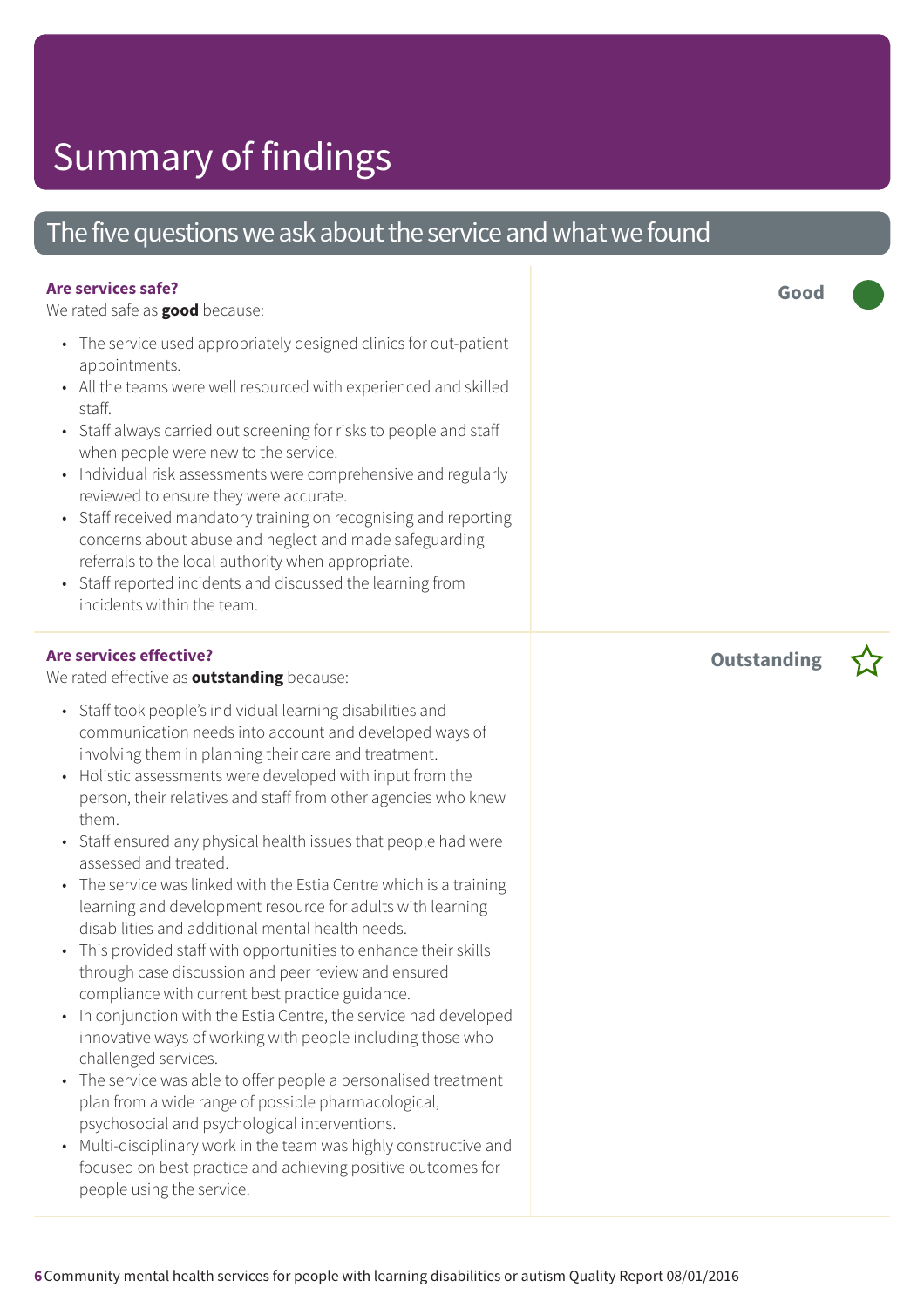| • Staff worked constructively with other agencies across health<br>and social services to build partnerships which ensured the<br>needs of people and their carers were met.                                                                                                                                                                                                                                                                                                                                                                                                                                                                                   |                    |  |
|----------------------------------------------------------------------------------------------------------------------------------------------------------------------------------------------------------------------------------------------------------------------------------------------------------------------------------------------------------------------------------------------------------------------------------------------------------------------------------------------------------------------------------------------------------------------------------------------------------------------------------------------------------------|--------------------|--|
| <b>Are services caring?</b><br>We rated caring as <b>outstanding</b> because:                                                                                                                                                                                                                                                                                                                                                                                                                                                                                                                                                                                  | <b>Outstanding</b> |  |
| • People and their relatives consistently told us staff were kind,<br>polite and sensitive to their needs.<br>• We observed numerous interactions between staff and people<br>during the inspection that showed that staff were friendly and<br>took into account people's communication needs.<br>• People's dignity, independence and confidence in their skills<br>were promoted by the way staff interacted with them and<br>involved them in the process of planning their support.<br>Informal carers reported they had consistently received prompt<br>$\bullet$<br>and effective support from the service which had alleviated<br>their stress.        |                    |  |
| Are services responsive to people's needs?<br>We rated responsive as <b>good</b> because:                                                                                                                                                                                                                                                                                                                                                                                                                                                                                                                                                                      | Good               |  |
| • Criteria for the service were clear.<br>• Arrangements for people to access the service were well-<br>developed and people were seen within the agreed timescales.<br>• People's learning disabilities and communication needs were<br>taken into account.<br>The service met the needs of people from diverse backgrounds.<br>$\bullet$<br>• People were given information about how to complain about<br>the service.                                                                                                                                                                                                                                      |                    |  |
| <b>Are services well-led?</b><br>We rated well-led as <b>outstanding</b> because:                                                                                                                                                                                                                                                                                                                                                                                                                                                                                                                                                                              | <b>Outstanding</b> |  |
| • Staff understood the trust's values and explained how the<br>service put them into practice.<br>Managers of the service were described by staff as supportive<br>$\bullet$<br>and committed to improving the service.<br>• Senior managers visited team offices to speak with staff.<br>Plans were in place to enhance the operation of the service<br>$\bullet$<br>through providing a more localised service to people from each<br>of the four London Boroughs.<br>The trust gathered data on the performance of the service and<br>$\bullet$<br>this showed that the service had met trust targets in key areas<br>such as mandatory training for staff. |                    |  |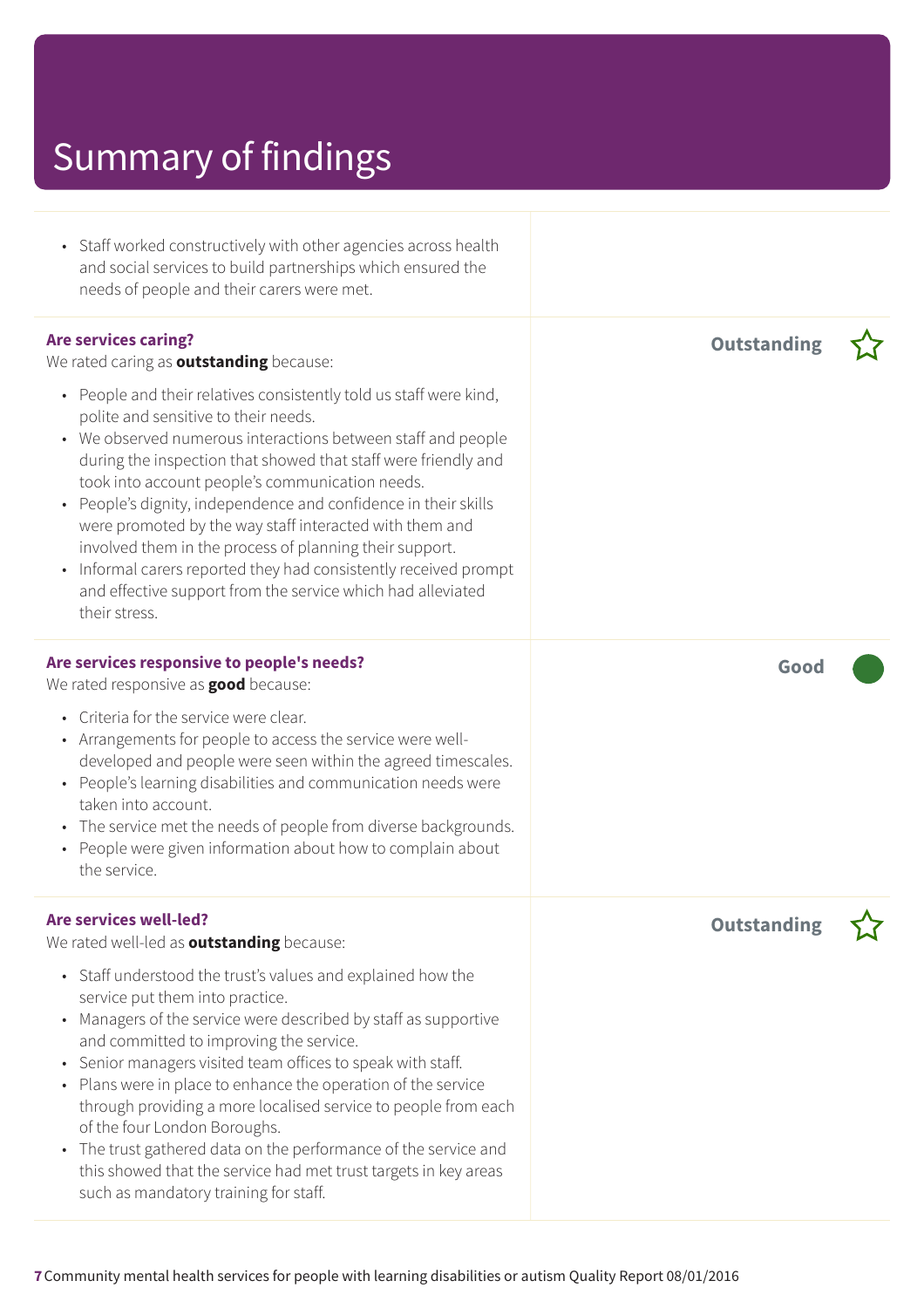- Morale was good with staff describing a positive working environment with relationships with multi-disciplinary team colleagues.
- The team was at the forefront of developing good practice in meeting the mental health needs of people with learning disabilities
- The team worked in creative ways with people and their carers and made a positive difference to their quality of life.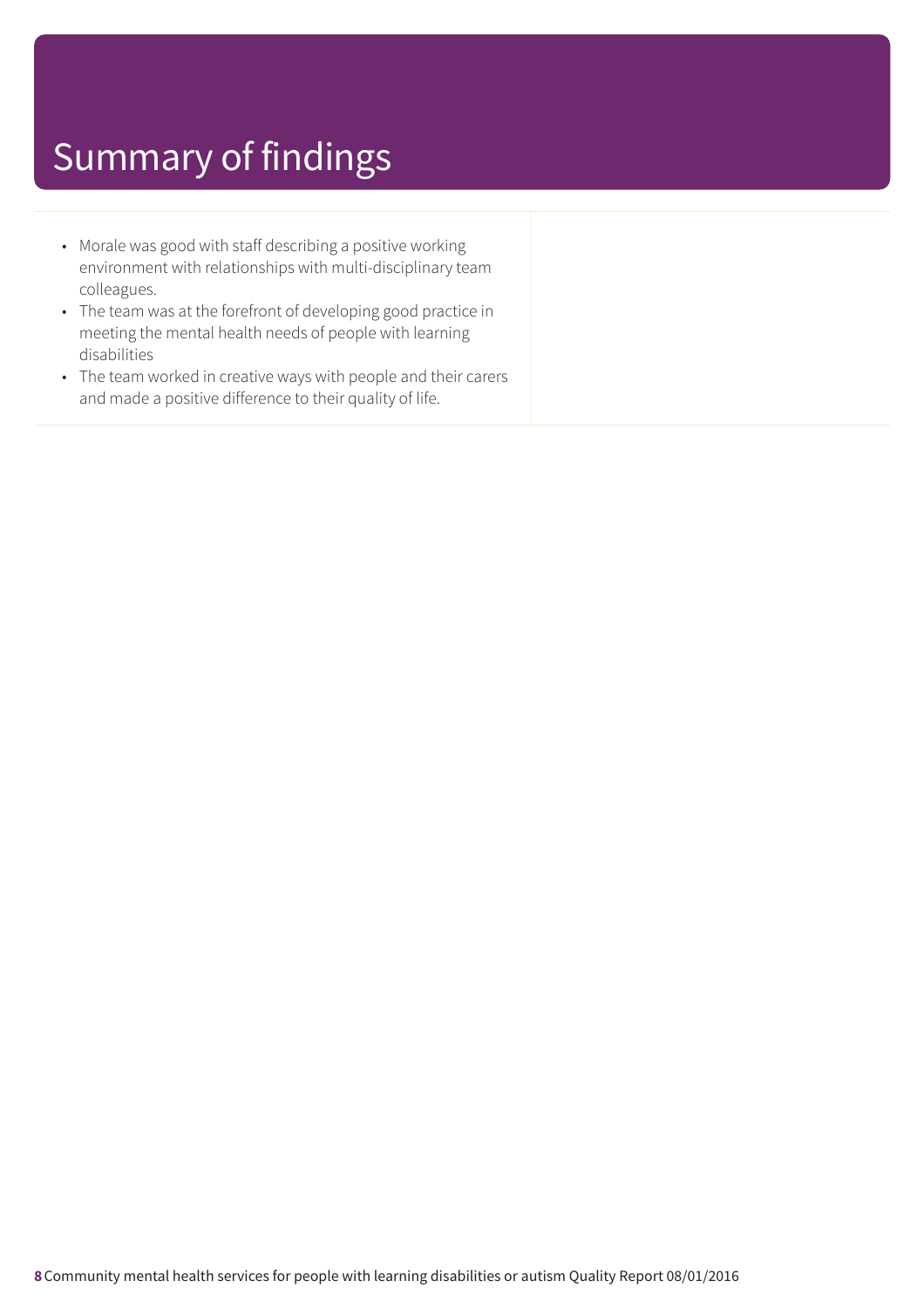### Information about the service

The South London and Maudsley NHS Foundation Trust provides a community mental health service for people over the age of 18 with learning disabilities living in the London Boroughs of Croydon, Lambeth, Lewisham, and Southwark. The service comprises four multi-disciplinary community teams which each cover a specific London borough.

The teams provide specialist mental health assessments and interventions for people with learning disabilities. Each team works closely with statutory health and social care providers and voluntary and private organisations in their designated borough. The service aims to engage with people's individual support networks, in order to enhance people's mental wellbeing, independence and quality of life.

We visited the community mental health teams for people with learning disabilities for people living in the London boroughs of Lambeth, Lewisham and Southwark at the Maudsley hospital. We visited the community mental health team for people with learning disabilities living in the London Borough of Croydon at the Bethlem Royal hospital. These teams had not been previously inspected.

### Our inspection team

The team that inspected community mental health services for people with learning disabilities comprised one inspector, an expert by experience, two psychologists, an occupational therapist and a community psychiatric nurse.

### Why we carried out this inspection

We inspected this core service as part of our ongoing comprehensive mental health inspection programme.

### How we carried out this inspection

To fully understand the experience of people who use services, we always ask the following five questions of every service and provider:

- Is it safe?
- Is it effective?
- Is it caring?
- Is it responsive to people's needs?
- Is it well-led?

Before the inspection visit, we reviewed information that we held about these services, asked a range of other organisations for information and sought feedback from patients and carers at focus groups.

- Visited all four community teams that provide a mental health service for people with learning disabilities
- Spoke with seven people using the service
- Spoke with 12 relatives of people using the service, four of these people had used the service for over five years
- Spoke with one supported living housing manager who had knowledge of the service
- Interviewed the managers responsible for each of the teams
- Spoke with 18 staff members, including nurses, psychologists, psychiatrists and administrative staff

During the inspection visit, the inspection team:

**9**Community mental health services for people with learning disabilities or autism Quality Report 08/01/2016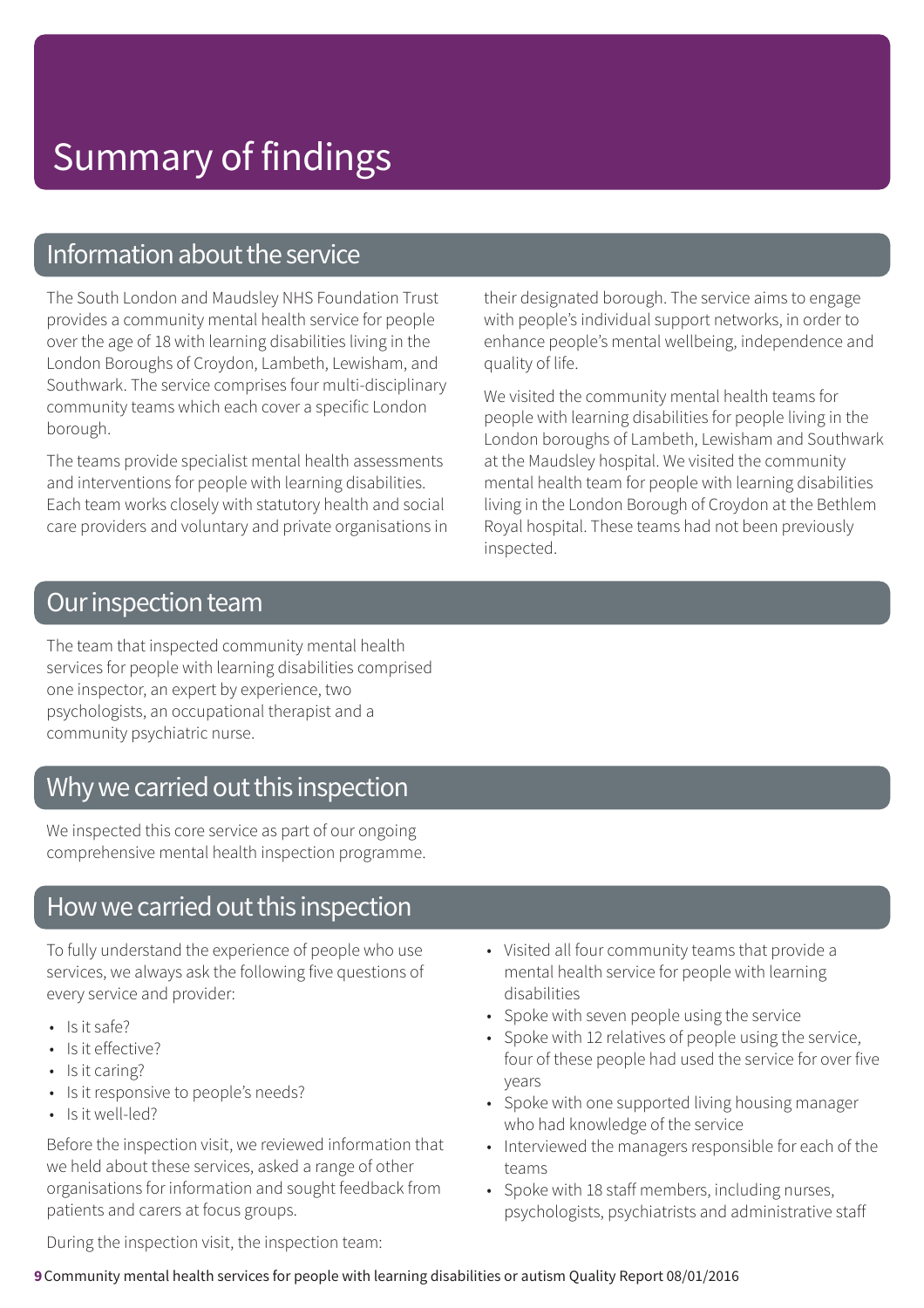- Attended and observed two multi-disciplinary team meetings
- Read the notes of two recent multi-disciplinary team meetings
- Observed four home visits and clinic appointments with staff
- Reviewed 14 care records
- Looked at a range of policies, procedures and other documents relating to the operation of the service
- Reviewed three staff supervision and training records
- Read management information on the performance of the service

### What people who use the provider's services say

We spoke with seven people who use the service across the four teams**.** We also spoke with 12 relatives or carers of people who use the service.

People said staff were polite and friendly and involved them in planning their support. Staff took into account people's learning disabilities and communication needs and developed effective tools to fully involve them in developing plans for their care and treatment. People

described how contact with the service had made them feel better and more confident. They said they had been supported to find new leisure interests and to develop skills to help them find paid work.

Four relatives who had been in contact with the service for several years, told us the service had given people effective support during times of crisis. Carers told us staff were sensitive to their needs and worked in partnership with other agencies to support them in their caring role.

### Good practice

- The service offered a range of pharmacological, psychosocial and psychological interventions to people with learning disabilities who have mental health needs and in some cases behaved in a way that challenged those supporting them.
- The service had strong links with academic and research work in this area. New ways of working were trialled by the team, such as the use of new assessment tools. Staff described a working environment where expert colleagues assisted them with people's care and treatment by 'casting a fresh eye' on complex situations.
- The service included a member of staff who was responsible for developing appropriate local support

for people currently placed in out of borough inpatient hospitals. They had successfully developed with other agencies bespoke services for people with very complex needs which had enabled them to live in their local community.

• The service provided an in-reach service if people were admitted to hospital and supported ward staff to provide appropriate care and support to people with learning disabilities, including those who were not previously known to the service.

The service had developed a range of 'easy read' leaflets and tools for people to use.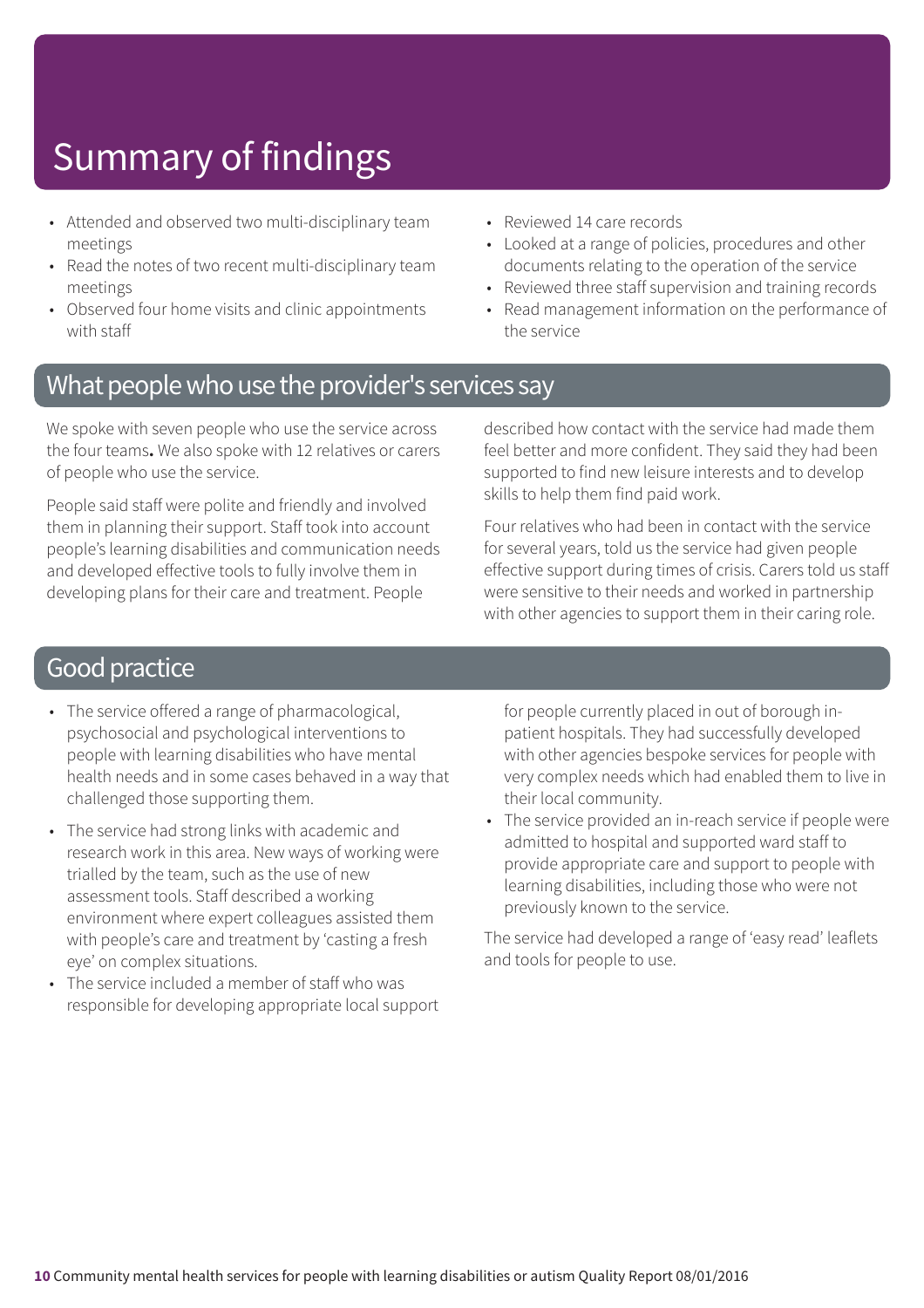

South London and Maudsley NHS Foundation Trust Community mental health services for people with learning disabilities or autism **Detailed findings**

### Locations inspected

| Name of service (e.g. ward/unit/team)                             | <b>Name of CQC registered location</b> |
|-------------------------------------------------------------------|----------------------------------------|
| Croydon Mental Health Learning Disabilities Psychiatry<br>Service | <b>Maudsley Hospital</b>               |
| Mental Health Learning Disabilities (Lambeth) Team                | <b>Maudsley Hospital</b>               |
| Mental Health Learning Disabilities (Lewisham) Team               | <b>Maudsley Hospital</b>               |
| Mental Health Learning Disabilities (Southwark) Team              | <b>Maudsley Hospital</b>               |

### Mental Health Act responsibilities

We do not rate responsibilities under the Mental Health Act 1983. We use our findings as a determiner in reaching an overall judgement about the Provider.

Staff told us they had received mandatory Mental Health Act training as part of their induction to working at the

trust. As a community based service, staff sometimes worked with people who were subject to community treatment orders. A nurse told us they could easily contact the trust's Mental Health Act office for guidance.

### Mental Capacity Act and Deprivation of Liberty Safeguards

Staff from all disciplines were able to explain to us the principles of the Mental Capacity Act (MCA) and the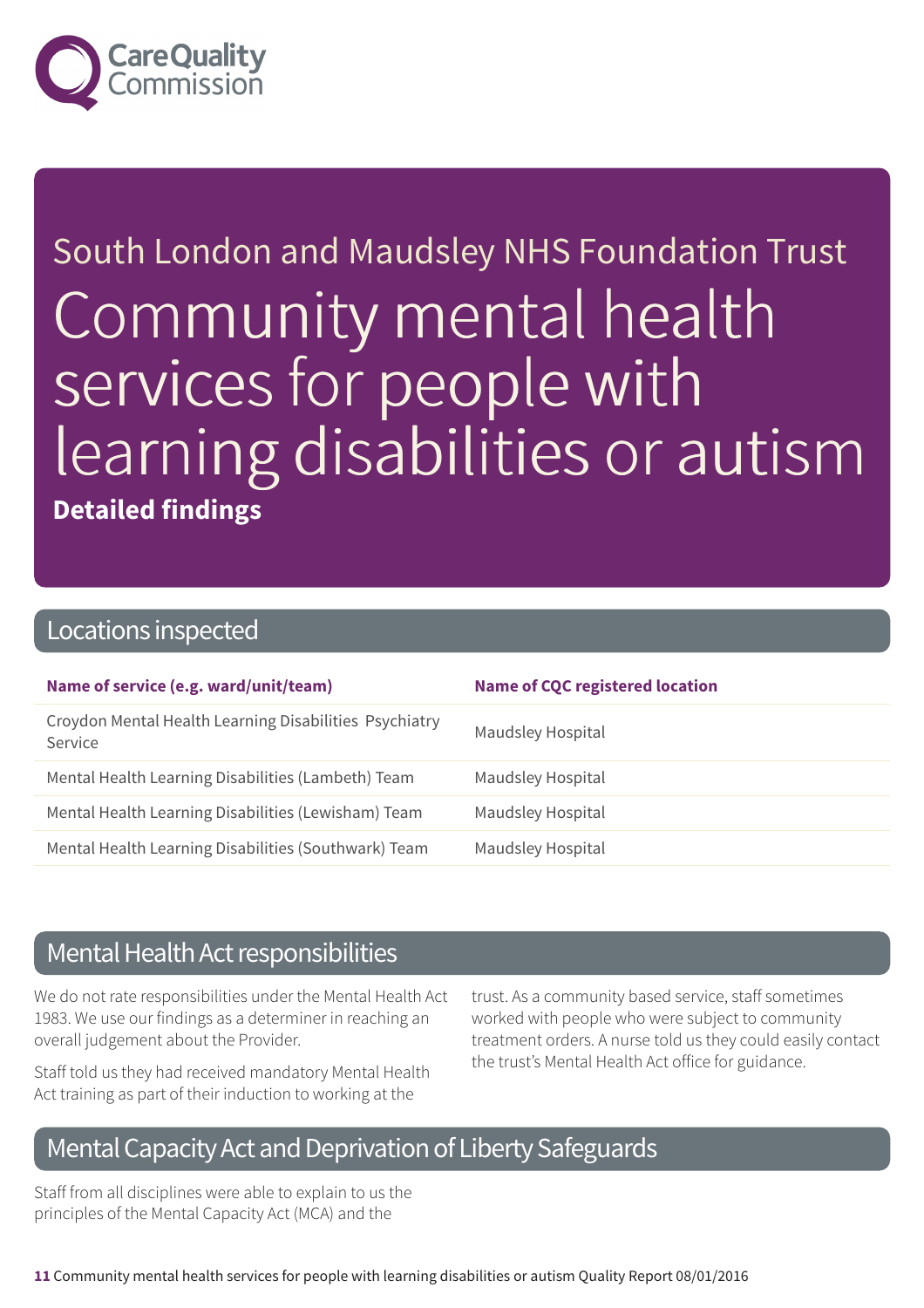# Detailed findings

Deprivation of Liberty Safeguards (DoLS). They had completed recent training in relation to the MCA and DoLS. They were aware of trust policies and procedures on the MCA.

The care records we reviewed included reports and notes which showed staff understood how to assess and document people's mental capacity to make specific decisions, for example in relation to their medicines.

Staff explained that it was the service's philosophy to work with people to maximise their understanding of their mental health needs and their positive engagement with the team.

During the inspection, we observed that staff took time to explain treatment options to people. They took care during home visits and clinic appointments to make sure people understood specific decisions by checking their understanding and repeating information as necessary.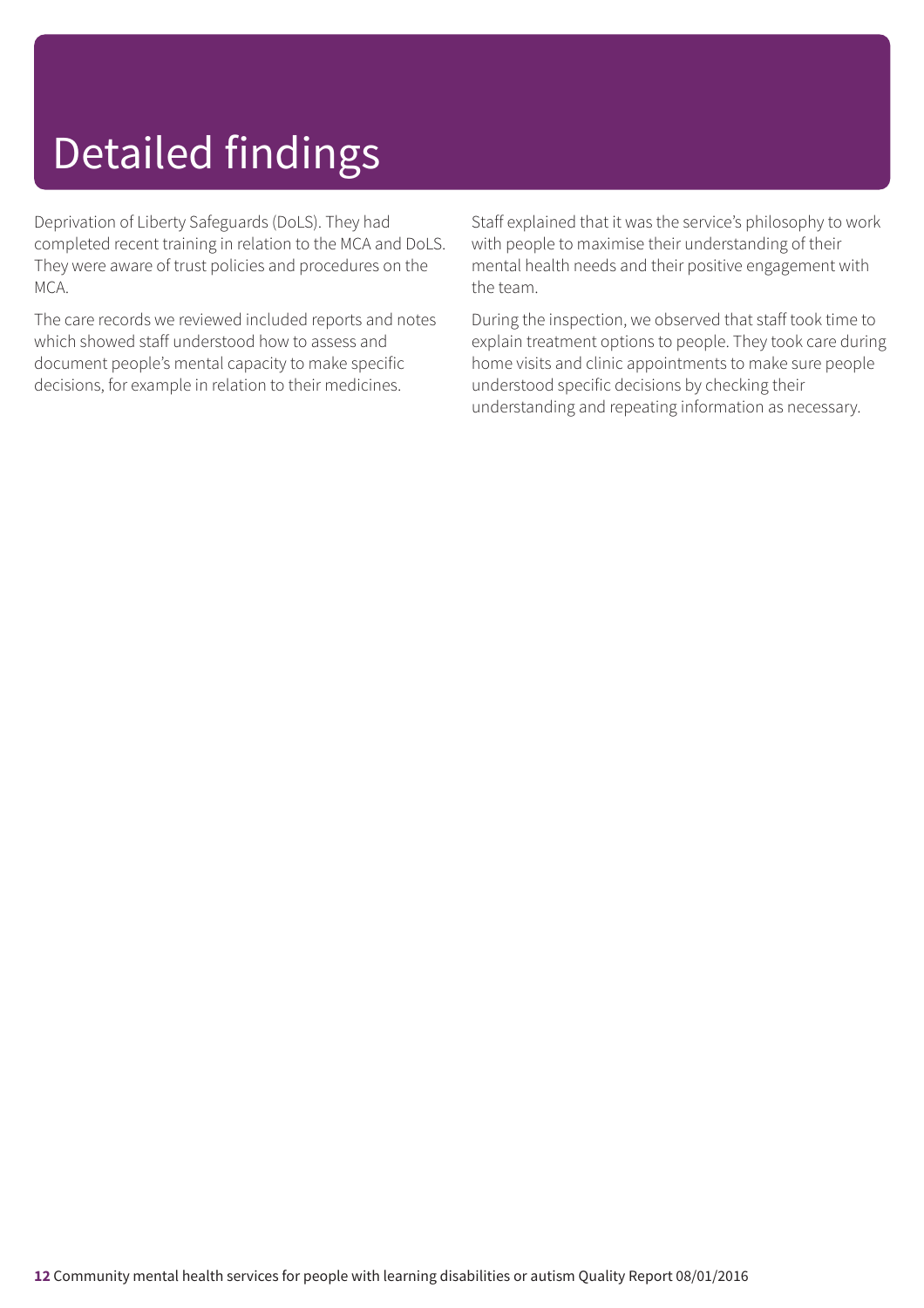## Are services safe?

By safe, we mean that people are protected from abuse\* and avoidable harm

\* People are protected from physical, sexual, mental or psychological, financial, neglect, institutional or discriminatory abuse

## **Our findings**

### **Safe and clean environment**

• All four community teams had access to appropriate clinic space and facilities. The interview rooms were fitted with alarms.

### **Safe staffing**

- Except for one psychology vacancy, at the time of the inspection, staffing levels for all the teams met the staffing establishment set by the trust. The psychologist post was being advertised. Appropriately qualified locum staff were covering all vacant nursing posts whilst permanent staff were recruited. Three new permanent nurses had been recruited and were due to join the team in the month following the inspection.
- Four of the relatives we spoke with had been in contact with the team for over five years. They reported that there had been staff changes over that period, but gave an account of continuity of care and contact with staff who were well-informed about people's needs when they started to work with them.
- We spoke to a locum nurse. We confirmed they had the appropriate experience and skills. They told us they had received a thorough induction to the service and regular monthly supervision. They said colleagues from all disciplines were easily available for advice.
- Clinical staff told us their caseloads enabled them to spend enough time with each person. For example, the caseloads for community psychiatric nurses were similar across the service and averaged 17 to 18 people.
- Community psychiatric nurses and psychologists told us they could easily contact a psychiatrist for urgent support and advice if there was a crisis.

### **Assessing and managing risk to patients and staff**

• Staff told us they always used a risk screening tool as part of the initial assessment of people who were new to the service. The tool clarified any risks to the person, staff or the public. These, and more detailed assessments of the potential risks to people's health

and safety, were stored in easily accessible computer based care records. The 14 risk assessments we read were up to date and reflected people's current circumstances.

- Staff told us they were freely able to discuss any concerns about risks with their colleagues and received effective advice and support. Risk assessments included information on the precipitating factors which may increase a person's stress or anxiety and protective factors which helped to maintain their mental health. For example, a person's risk assessment explained that 'family arguments' could precipitate a mental health crisis. Protective factors included the person having contact with a support worker with whom they had a good relationship and could talk about these difficulties.
- Recovery and support plans demonstrated that staff had discussed with people how they wanted a potential mental health crisis to be dealt with by the team. For example, people had been asked about what steps staff should take in relation to contacting their family and friends if their mental health deteriorated.
- Most people using the service had complex needs and were referred to the service by health and social services professionals. Minutes of team meetings included information on how the team engaged these external organisations in assessing and monitoring risk. In some cases, the team had re-prioritised their interventions with people if an external agency or a relative had informed them risks to the person's health were increasing.
- People and their relatives told us staff were responsive and changed people's care and support when necessary. For example, a carer told us that a series of counselling sessions were arranged at short notice for a person when they suddenly became very distressed about past events.
- Staff we spoke with were able to explain how they would recognise and report and concerns about abuse or neglect. They had completed the trust mandatory training on this topic. Safeguarding issues were discussed at the weekly multi-disciplinary team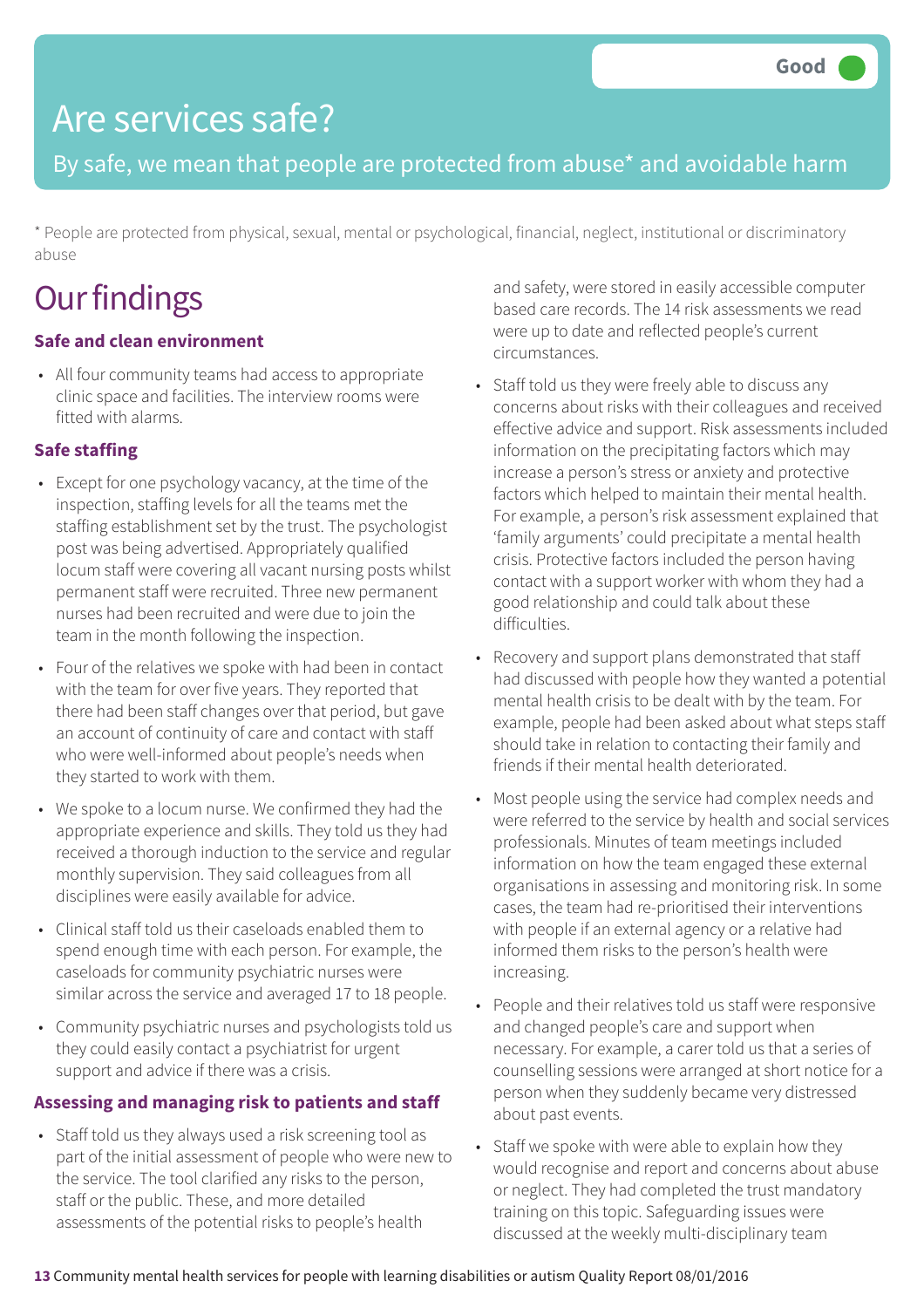## Are services safe?

### By safe, we mean that people are protected from abuse\* and avoidable harm

meetings we attended. This meant all staff could contribute to improving strategies to safeguard people. Care records demonstrated that staff had ensured appropriate referrals were made to the local authority and that they worked in partnership with other organisations to ensure people were safeguarded.

- Staff told us they followed procedures which reduced risks to their safety. People who were new to the service were usually invited to attend a clinic appointment. This enabled staff to easily summon help in the event of an emergency. Staff told us they followed the trust 'lone working' policy when planning home visits, which ensured that any risks were identified and managed.
- Staff worked with people's support networks to ensure people received their medicines safely. For example, a person's care plan showed a community psychiatric nurse had arranged, with a person's consent, for their support worker to prompt them to take their medicines regularly. Minutes of care programme approach meetings showed that family members were invited to participate and give information about how people were responding to their medicines.
- Care records showed psychiatrists had written letters to each person's GPs to ensure they made individual arrangements in relation to the safety of their medicines. For example, the GP was asked to arrange for the person to have regular blood tests when this was appropriate.

#### **Reporting incidents and learning from when things go wrong**

- Staff told us they had received training on the trust's incident reporting system and understood how to use it. We read a 'fact finding' investigation report completed by a nurse in order to analyse how an incident where a person self-harmed had occurred and learn lessons from it. Managers of the service and the trust's risk management team had reviewed the investigation of the incident. The team had revised the person's risk management plan following the incident.
- Staff were open with people when they made a mistake. A person's care records included a copy of a letter of apology from the team to a person when there had been an error in relation to communication about their out-patient appointment.
- Staff said the team received information from the risk management team about the learning from incidents which occurred elsewhere in the trust. They said relevant information was discussed at team meetings in order to decide how to make any necessary improvements to the service.
- A community psychiatric nurse said they received helpful management support when incidents occurred. During the inspection we observed that managers provided immediate and sympathetic support to staff following an incident.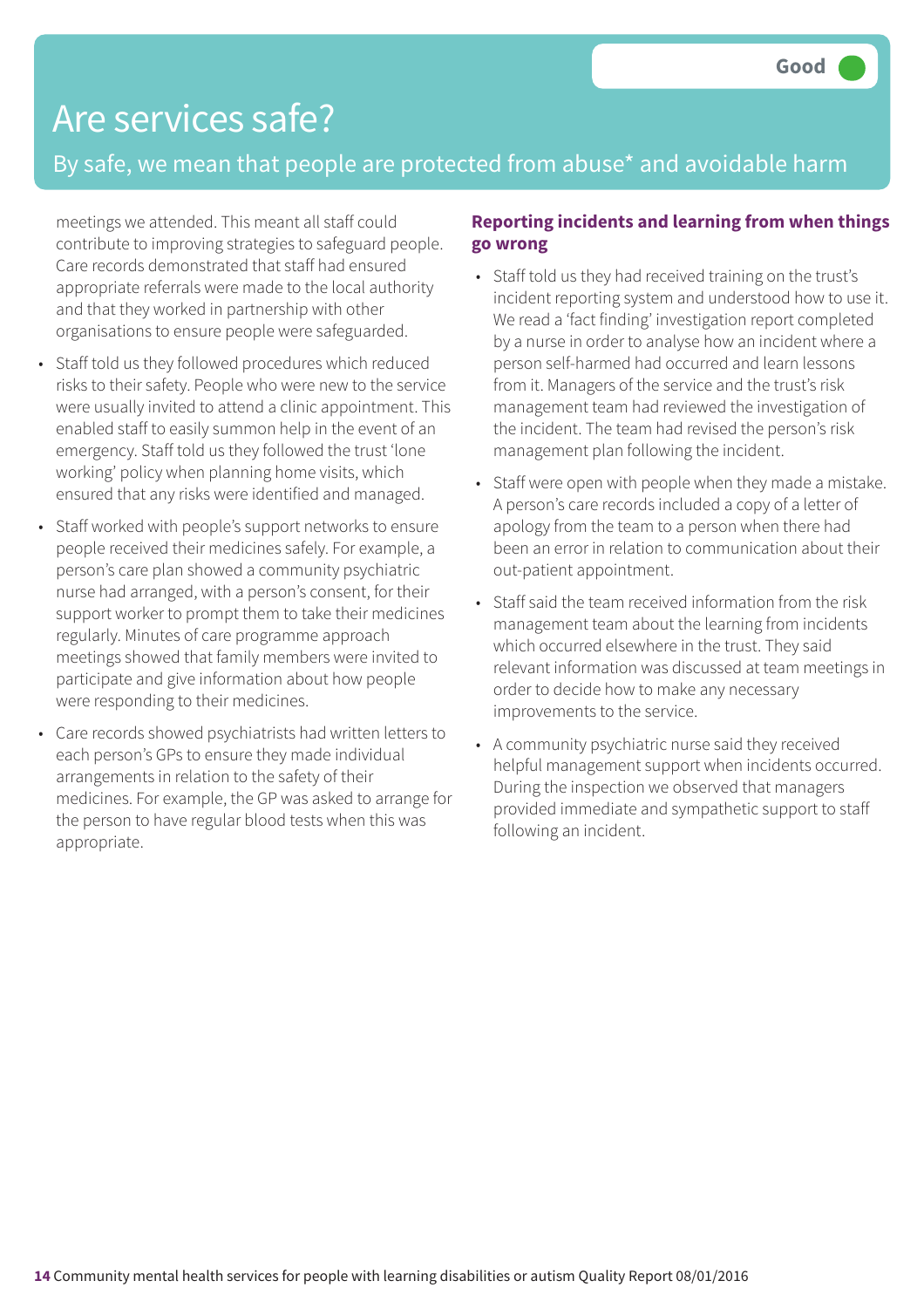By effective, we mean that people's care, treatment and support achieves good outcomes, promotes a good quality of life and is based on the best available evidence.

## **Our findings**

#### **Assessment of needs and planning of care**

- Staff provided people with holistic assessments which aimed to the identify factors which impacted on their mental health needs and precipitated any challenging behaviour. The team offered a range of interventions to clarify people's needs and worked with them, their family and support networks to improve people's mental well-being and quality of life.
- We looked at 14 care records. These showed staff had worked with people and their support networks to make a holistic assessment of people's mental health needs. Overall, from care records it was clear that assessments were completed in a timely manner.
- Staff told us that some assessments took several appointments to fully complete because of the complexity of people's needs. For example, some people could not easily communicate verbally. Care records included referrals the team had made to speech and language therapists in order to begin the process of establishing ways of communicating with the person. People and relatives told us that the team strove to involve people in their assessment using non-verbal methods of communication, such as using pictures, if necessary.
- Relatives said staff asked them to monitor people's mood and patterns of behaviour during the assessment period. They said they were confident that the team had taken time to fully establish all the factors effecting people's mental health and behaviour.
- A psychiatrist explained to us the emphasis in the service on fully involving each person's support network in assessment work. She said this was crucial in diagnosing and treating people with learning disabilities who may have mental health conditions because they had difficulty in explaining what had been happening in their lives. She gave us an example of a case where information from a person's support worker had been key to the team learning the reasons behind a relapse in their mental health and formulating an effective care plan.
- A nurse told us that when people were distressed or aggressive, it was important to establish whether they

were in physical pain or not. Care records included letters the service had sent to people's GPs to ask them to refer people for investigations of their physical health needs.

**Outstanding –**

- The service was closely linked with the Estia Centre which is a training, research and development resource for people who support adults withlearning disabilities and additional mental health and challenging needs. Staff told us this enabled them to improve the quality of their assessments through innovation. For example, the service had recently started to use a newly developed tool for assessing depression in people with learning disabilities.
- Care plans were comprehensive and included details of the person's background, social circumstances and health needs. Each person had a recovery and support plan which had information about the person's mental health needs, their physical health needs, the support they could expect from the team and how they wished to be supported towards recovery.
- Staff constructively used peer review to develop care planning. A psychiatrist explained how a monthly case discussion meeting at the Estia centre involving all disciplines enabled staff to explore new and different ways of working with people. A nurse told us how she was due to present a case to this meeting and was confident she would receive expert input which would enable her to move forward in meeting the person's needs.
- Staff worked in collaboration with other agencies to develop people's support. For example, a community psychiatric nurse met with a person's housing officer in order to develop an effective communication plan in relation to responding to a person's mental health needs. The housing officer told us this meeting had been helpful and would enable him to improve the way his organisation responded to the person.
- Relatives and formal and informal carers told us they were fully involved in the assessment process if people consented to it. People told us that staff communicated well with them and took their time and were patient when gathering information.
- We observed a psychologist talking to people and their support staff about a potentially stressful change to their living situation. He was skilful in eliciting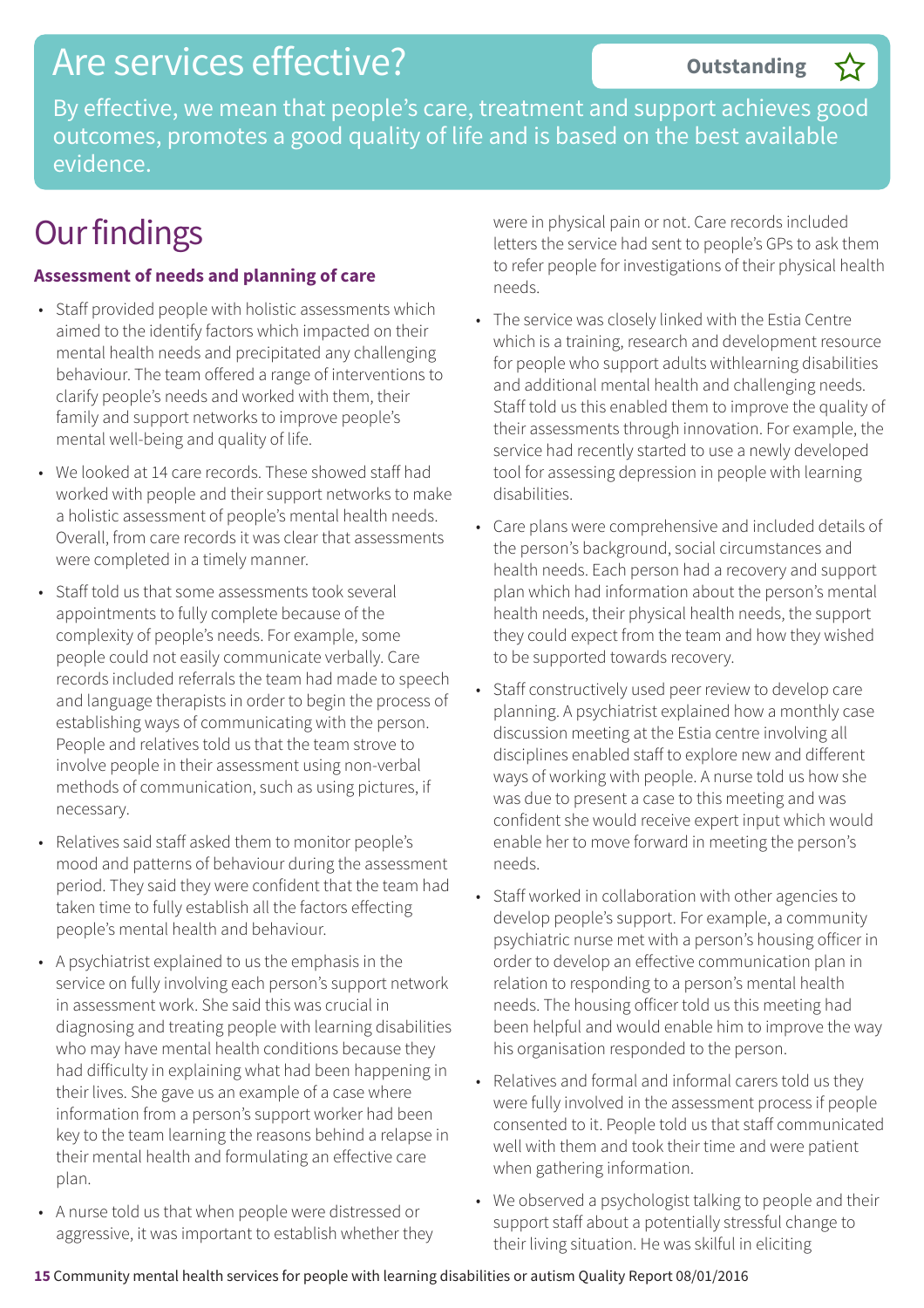By effective, we mean that people's care, treatment and support achieves good outcomes, promotes a good quality of life and is based on the best available evidence.

information about people's anxieties. He asked support staff for their suggestions in relation to assisting people to understand what was happening. We were confident that the work initiated by the psychologist would enable the support staff develop effective plans to lessen people's distress about this change.

• Staff promoted people's access to health services. People's recovery plans had information about how the service supported people to keep as healthy as possible. Notes showed staff discussed any issues in relation to substance misuse with people, and explained to them the support which was available to them in relation to this issue. Staff encouraged people to develop a healthy lifestyle. People were supported to attend activities and support groups which promoted physical exercise and good health. Where people had specific health conditions, such as diabetes, there was reference to this in their support plan in terms of how they were supported to keep healthy. The service wrote letters to GPs which explained what follow up actions should be made in relation to monitoring people's health.

#### **Best practice in treatment and care**

- The service offered a range of pharmacological, psychosocial and psychological interventions to people with learning disabilities who have mental health needs. Clinicians from all disciplines told us the service had strong links with academic and research work through the Estia centre. They described a working environment where colleagues assisted them with people's care and treatment by 'casting a fresh eye' on complex situations. Staff told us they had received funding to access external training courses to enhance their skills and were able to take periods of study leave.
- Staff told us they could easily access a pharmacist for advice in relation to people's medicines if this was required. A psychiatrist told us that the service was totally committed to avoiding any unnecessary use of medicines, and through the Estia centre had promoted behavioural interventions for learning disabled people who behaved in ways that challenged.
- Relatives confirmed that the service offered a range of interventions to people. They said psychiatrists were cautious in their use of medicines and the service involved them in developing solutions to managing people's challenging behaviour. All the relatives we spoke with told us the service had helped them to

understand people's challenging behaviour and how to respond to it. For example, some relatives told us how the service had enabled people to learn how to communicate their feelings and develop more positive behaviour through the use of pictures which meant they were less frustrated. Relatives told us that the service involved them in monitoring whether these interventions were effective or not. They said staff modified the interventions from the feedback they gave until a successful approach was found.

**Outstanding –**

- With the exception of the Croydon team, the teams included psychologists who provided advice and support on positive behaviour management and provided a range of psychological interventions. Staff in the Croydon team told us they worked closely with psychologists who were based in the local community team for people with learning disabilities. The Croydon team included a behaviour therapist who worked with people to promote positive behaviour.
- The service worked collaboratively with other agencies and was efficient in ensuring people received joined-up care. It was clear from care records that staff had developed effective links with professional staff external to the service such as speech and language therapists and occupational therapists. People and their relatives consistently told us that their care and support came from a range of agencies and was well co-ordinated by the service. This included arranging support for people to find employment, suitable accommodation and to access welfare benefits. For example, a nurse had developed a plan with a person and their support worker to develop their literacy skills to improve their chances of finding work. The nurse regularly met with the person and their support worker to check how this plan was progressing.
- Care records included information on how people's physical health was monitored. Where people were prescribed medicines which required them to have physical check-ups to ensure there were no adverse side effects, staff had set up arrangements for ensuring these took place. The team sent letters to people's GP to explain how their physical health should be monitored.
- The service used Health of the Nation outcome scales for learning disabilities (HONOS-LD) to measure the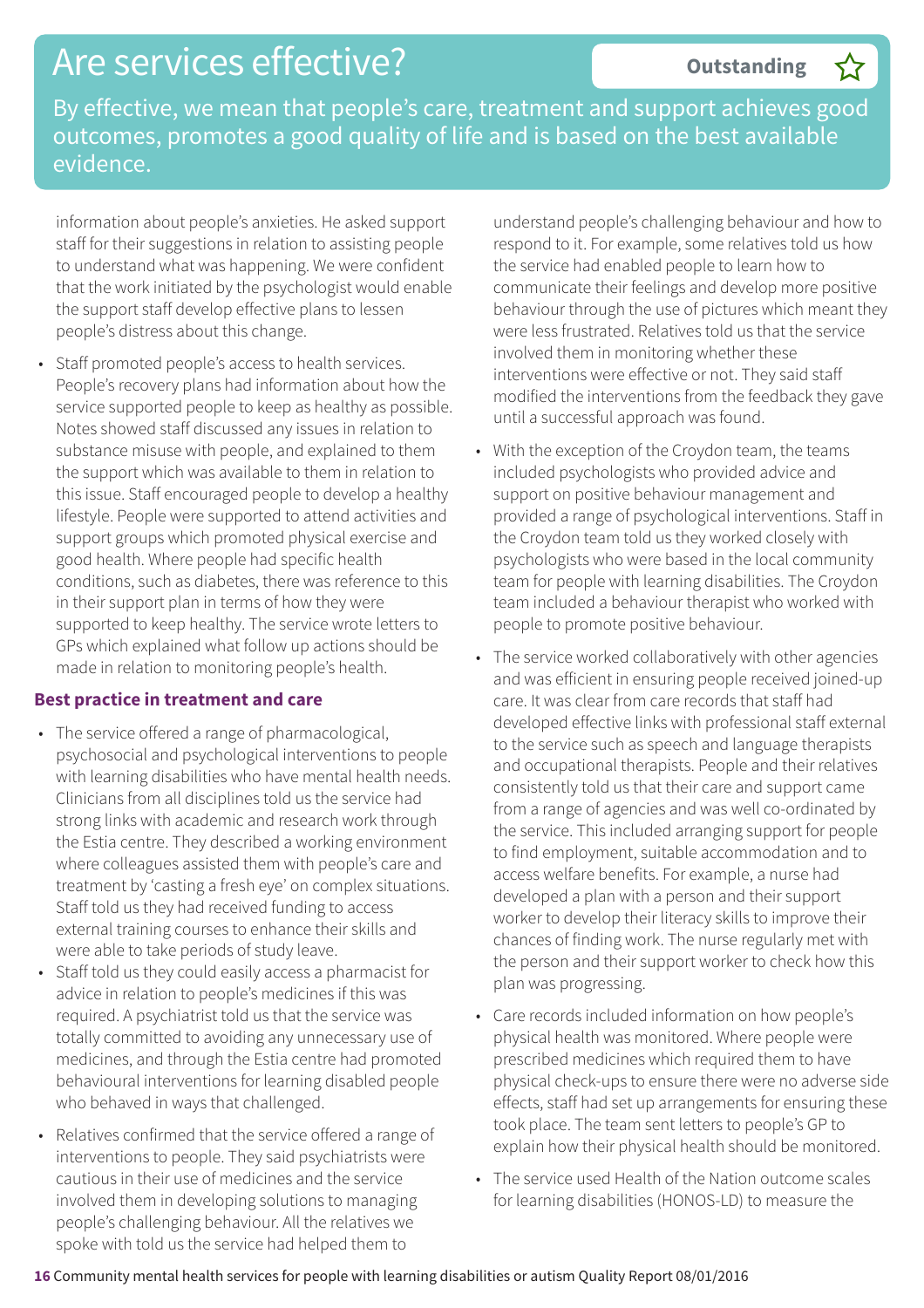By effective, we mean that people's care, treatment and support achieves good outcomes, promotes a good quality of life and is based on the best available evidence.

team's outcomes in relation to people's mental health needs. Management information showed the service was effective in promoting peoples mental health and symptoms of stress and anxiety had reduced.

• Clinical staff had conducted a number of audits of the team's performance. For example, in February 2015 a manager had monitored the quality of care plans and letters to GPs. The audit confirmed that the service met the trust's standards in terms of the content and timeliness of these documents.

#### **Skilled staff to deliver care**

- The Lambeth, Lewisham and Southwark Teams comprised staff from the mental health disciplines of community psychiatric nursing, psychiatry and psychology. The Croydon team comprised of community psychiatric nurses, psychiatrists and a behaviour therapist.
- Staff in all three teams told us they had easy access to other disciplines when required. For example, care records included examples of staff working with speech and language therapists and occupational therapists who were based in external services. People and their carers told us they received input from a number of professionals which the service had co-ordinated on their behalf.
- Staff told us that when they first joined the team there was an effective induction process. They said this lasted two weeks and included information on the operation of the team, relevant procedures and how to access community resources for the people they were working with. A locum community psychiatric nurse told us they were being retained by the team for an additional week, so they could give an incoming permanent member of staff a full handover of information and an introduction to people using the service.
- Staff had met the trusts targets in terms of completing mandatory training. This included training in safeguarding, the mental health act and incident reporting. Staff told they received regular monthly one to one supervision with their manager and an annual appraisal of their needs. Records confirmed this. There were weekly team meetings. These were well organised with the full participation of all the disciplines in the team.

• Professional staff received appropriate specialist training. A community psychiatric nurse told us that she had attended a number of internal and external courses to develop her skills. She said she also attended a meeting with nursing colleagues from the other teams in the service to develop her professional skills.

**Outstanding –**

- Staff from all disciplines described a rich learning environment due to the service's links to the Estia centre and access to acknowledged experts in the field of clinical work with people with learning disabilities. They gave us examples of complex cases which had been discussed at monthly clinical meetings and how this had contributed to their knowledge and skills.
- Staff told us their work performance was regularly reviewed by their manager. They were aware of trust procedures for managing poor staff performance.

#### **Multi-disciplinary and inter-agency team work**

- The weekly multi-disciplinary team meetings were fully attended by staff, well chaired and had a standard agenda which included: new referrals, allocations and assessments, discharges, urgent updates and complex case discussion, incidents and safeguarding, complaints and clinical governance issues.
- Staff of all disciplines told us these meetings were supportive and informative. There was effective handover within the team. During a meeting an absent staff member's report on the initial assessment of a patient was presented by a colleague. This meant treatment plans could be developed in a timely way. Relationships between clinicians from different disciplines were constructive and staff told us they felt they were encouraged to make an active contribution to case discussion.
- Each team had administrative staff who told us they felt part of the team and were confident of their role. They had received training on working with people with a learning disability.
- Staff attended a range of liaison meetings with other statutory and voluntary services. The consultant psychiatrist from the Croydon Team sat on the Croydon Learning disability Partnership Board which was responsible for developing the local strategy for people with learning disabilities.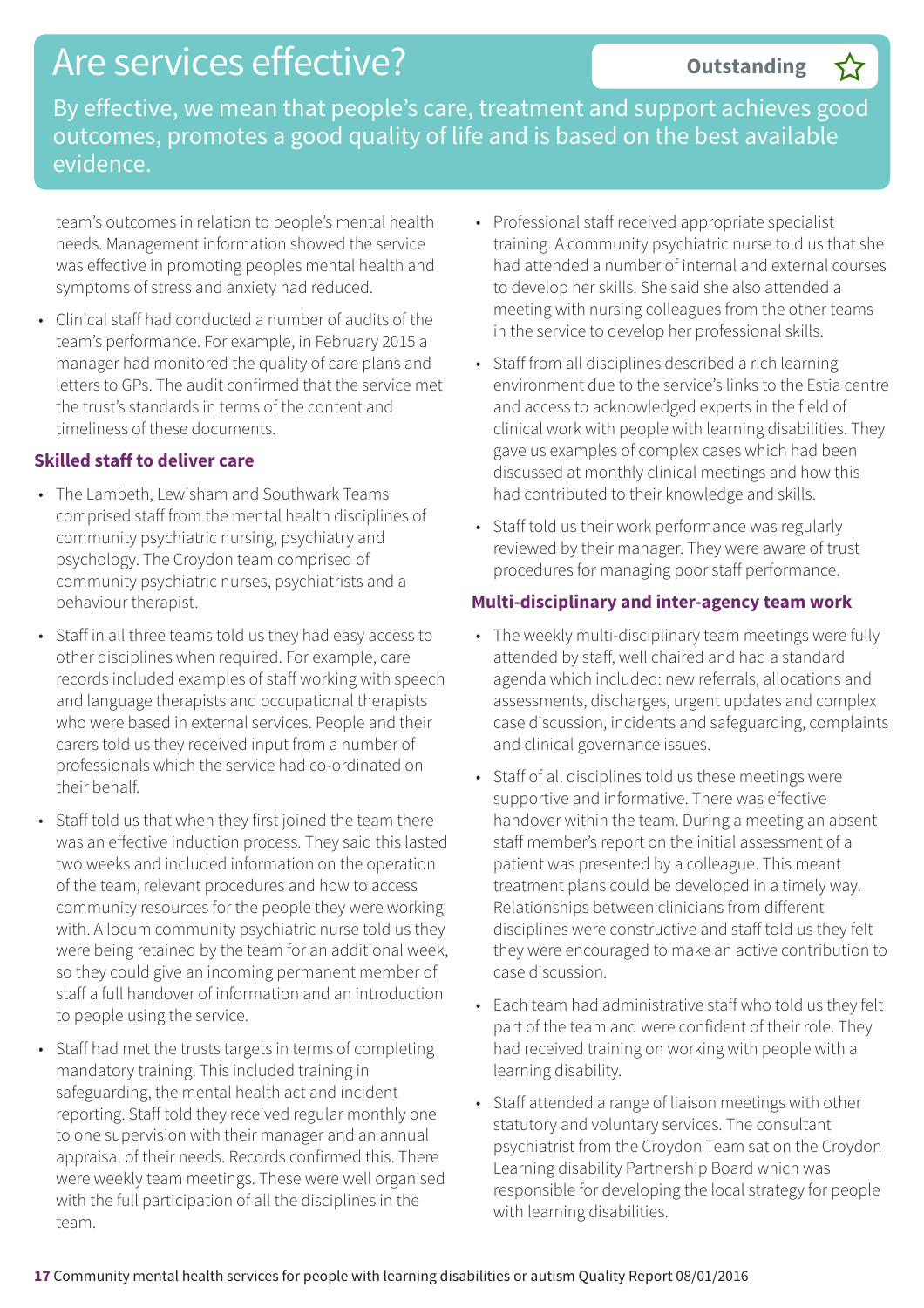**Outstanding –**

By effective, we mean that people's care, treatment and support achieves good outcomes, promotes a good quality of life and is based on the best available evidence.

- Staff recorded their contact with external agencies in care records. They reported that working arrangements with other services were positive. The service worked with home treatment teams and other agencies to reduce the risk of people requiring in-patient treatment. When people were admitted to an acute psychiatric ward, staff from the team provided an in-reach service to provide advice and support to ward staff. The service also advised ward staff on the care and treatment of people with learning disabilities who were not previously known to the service.
- The team retained a focus on people who were admitted to hospital by including a discussion on their progress and planning arrangements for their discharge at team meetings.
- The service included a member of staff who was responsible for developing appropriate local support for people currently placed in out of borough in-patient hospitals. They had successfully developed with other agencies bespoke services for people with very complex needs which had enabled them to live in their local community.
- Care records showed staff planned the safe discharge of people from the service through the involvement of the person's support network and other agencies. Relatives told us they were involved in discussions about people's discharge from the service. Four relatives of people who had received support from the service described flexible arrangements in relation to people's discharge. They said the service was responsive and 'stepped up' when people's mental health deteriorated but at other times they had less frequent contact through out-patient appointments.

#### **Adherence to the MHA and the MHA Code of Practice**

• Staff told us they had mandatory Mental Health Act training as part of their induction to working at the trust. As a community based service the staff sometimes worked with people who were subject to community treatment orders. A nurse told us they could easily contact the trust's Mental Health Act office for guidance.

### **Good practice in applying the MCA**

- Staff from all disciplines were able to explain to us the principles of the Mental Capacity Act (MCA) and the Deprivation of Liberty Safeguards (DoLS). They had completed recent training in relation to the MCA and DoLS. They were aware of trust policies and procedures on the MCA.
- The 14 care records we reviewed included reports and notes which showed staff understood how to assess and document people's mental capacity to make specific decisions, for example in relation to their medicines.
- Staff explained that it was the service's philosophy to work with people to maximise their understanding of their mental health needs and encourage their positive engagement with the team. During the inspection we observed that staff took time to explain treatment options to people. They took care during home visits and clinic appointments to make sure people understood specific decisions by checking their understanding and repeating information as necessary. People received a copy of their recovery and support plan in an accessible format and staff went through this with them to ensure they understood and agreed to the plan.
- The 12 relatives we spoke said they were asked by staff to assist them in relation to supporting people to understand their mental health needs and make decisions about their treatment. They said they had not been asked to make decisions on behalf of people.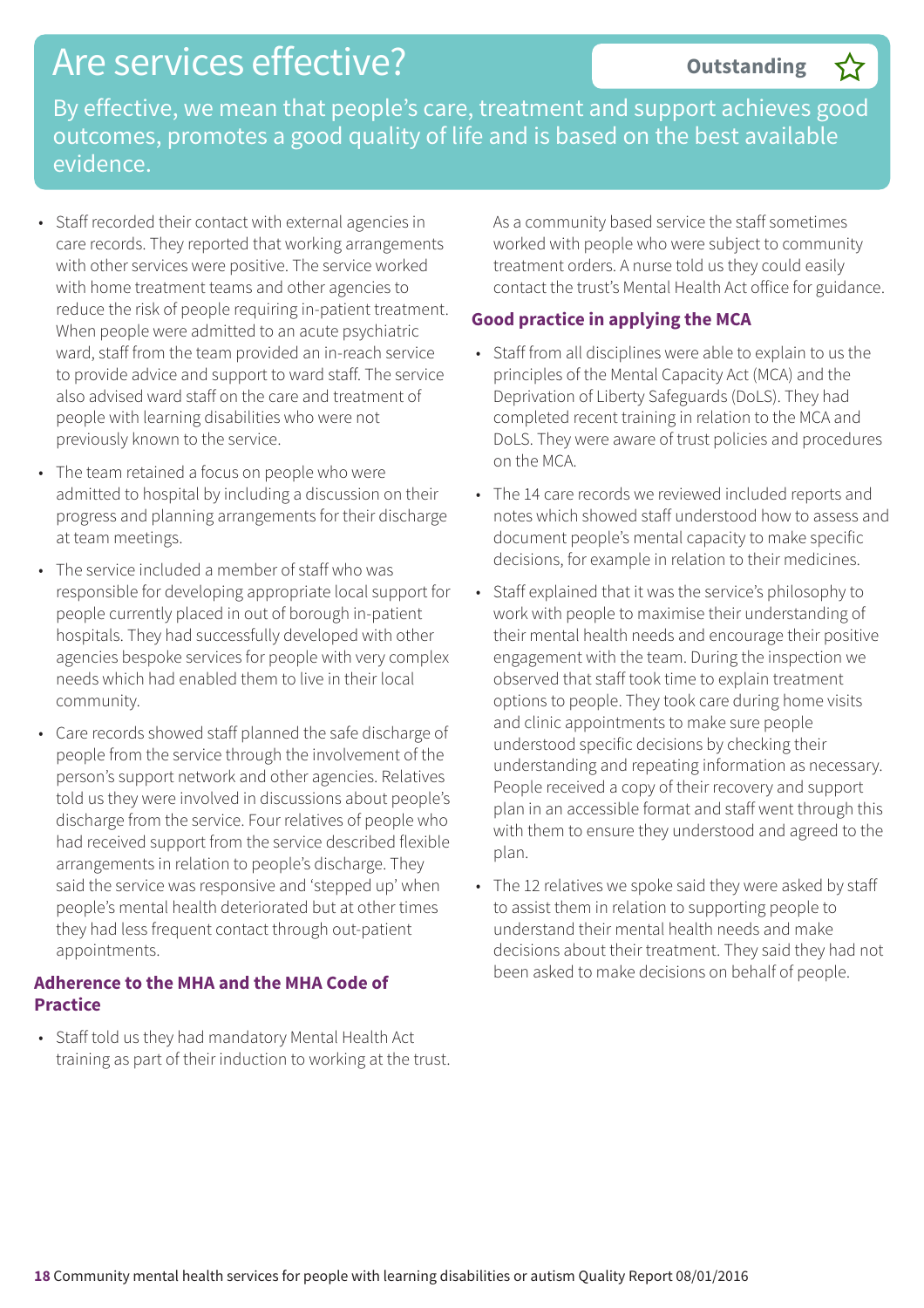## Are services caring?

By caring, we mean that staff involve and treat people with compassion, kindness, dignity and respect.

## **Our findings**

#### **Kindness, dignity, respect and support**

- People consistently told us staff were friendly and kind. They said they were treated with dignity and respect. We observed staff from all disciplines, including administrative and support staff showing outstanding levels of care and respect for people. For example, we saw how a psychologist worked respectfully with a person to clarify their mental health needs. They took time to ensure their communication with the person was clear. They had a friendly manner which reassured the person and put them at their ease. The psychologist treated the person with dignity by making sure the person was fully involved in the assessment process, through checking they understood what was being said. They pointed out the person's strengths to them, in terms of their achievements and abilities, which served to increase the person's self-confidence and engagement in the process.
- Staff worked with people in flexible and innovative ways and demonstrated their commitment and determination to address people's mental health needs. For example, they actively tried to work with people who were hard to engage, and made repeated home visits and tried to locate people in the community.
- People told us they liked working with staff from the service and felt staff 'always had time for them'. A person's relative told us about how the service had taken into account the person's background and culture and developed a package of tailored support which addressed the person's complex needs and promoted the whole family's wellbeing.
- Records of staff contacts with people showed staff took time to ensure people's views were taken into account when planning their care and support. For example, staff completed people's recovery and support plans over a series of meetings when this was necessary.

### **The involvement of people in the care they receive**

• People and relatives consistently told us staff fully involved them in planning people's care and support. Care records showed that staff used professional interpreters when necessary to ensure that people and their relatives could give their views and make decisions.

- Staff told us how they worked with people to enable them to understand as much about their mental health needs as possible and worked with other agencies to support people to become more independent. For example, the team worked with people's support workers in relation to issues such as managing people's anxiety when they were using public transport. Relatives told how the interventions of the team were consistently geared to promoting people's independence and selfconfidence. For example, we heard about how the team from the outset of their work with people aimed to see people separately from their relatives. We heard that when people were anxious about this, staff gradually spent more time with the person on their own.
- People and their relatives were involved in reviews of their care. Some people who use the service were subject to the care programme approach (CPA). In all instances, people and their families and carers were invited to meetings, a record made of their views and their discussion with professionals noted in care records. A copy of CPA review minutes was sent out to all the participants of the meeting.
- Recovery and support plans were in an accessible format. It was clear that people had given their input in terms of their personal recovery goals and how they wished to achieve them. People told us they received a copy of their recovery plan.
- Relatives told us that staff were considerate towards them and explained to them why they wanted to see people on their own. They said they were also given the opportunity to speak privately to staff about any concerns about their caring role. We were told by four relatives of people who had used the service for a number of years, that the support of staff had made all the difference to their lives and enabled them to continue in their caring role. They described a flexible service which responded very quickly when a decline in a person's mental health placed additional stresses on family carers.
- Carers told us the service supported them to access carers' assessments through the local authority and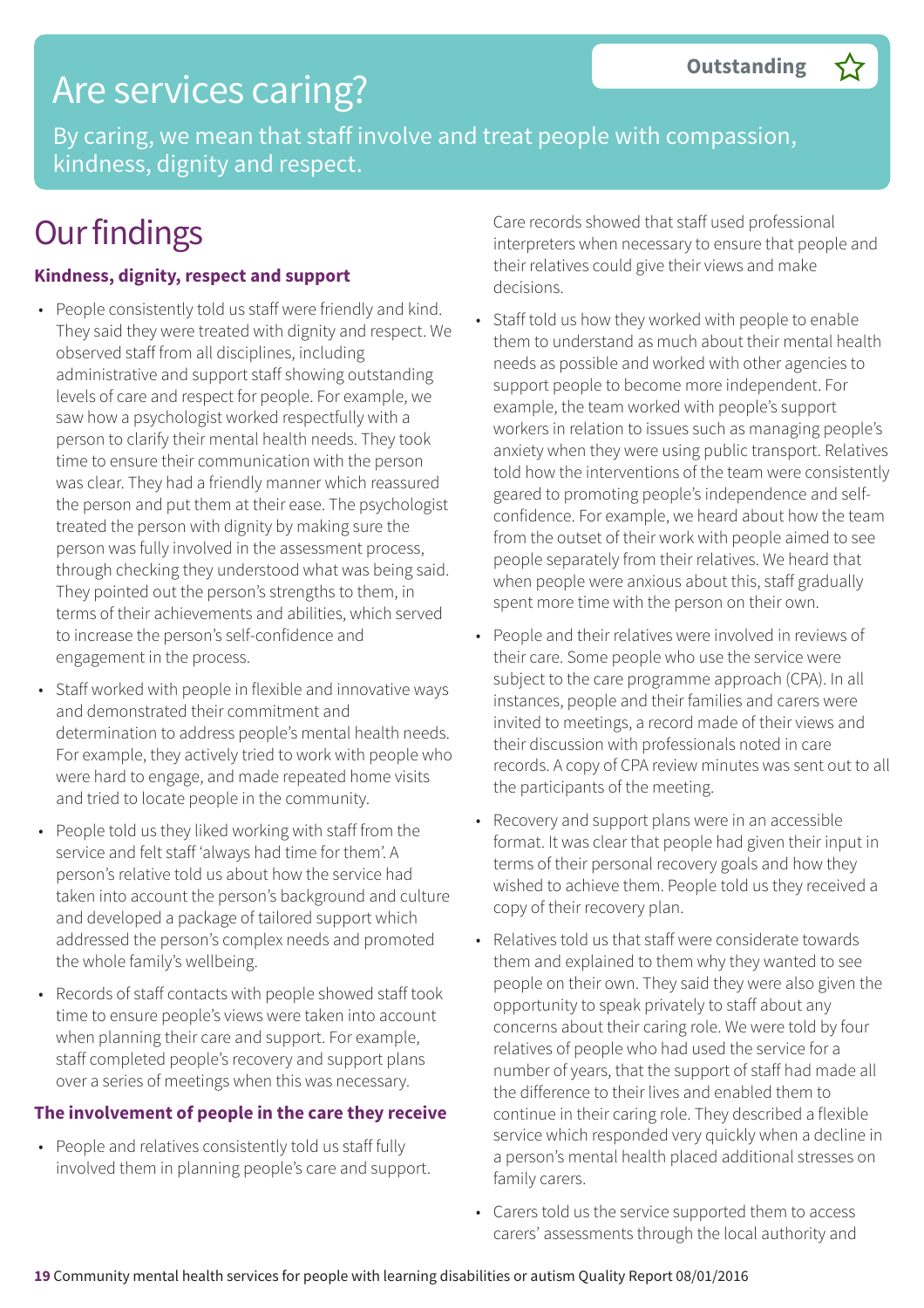## Are services caring?

By caring, we mean that staff involve and treat people with compassion, kindness, dignity and respect.

advocacy services when required. Staff told us about the various sources of advocacy support which were available to people and explained how they supported people and their carers to access an appropriate advocate.

- The trust as whole had developed arrangements for people with learning disabilities to become involved in other development of the service and the recruitment of staff.
- Patient and carer feedback on the service was routinely collected by the trust on the service. This showed a high level of satisfaction with the service in relation to the way people and their families were treated by staff.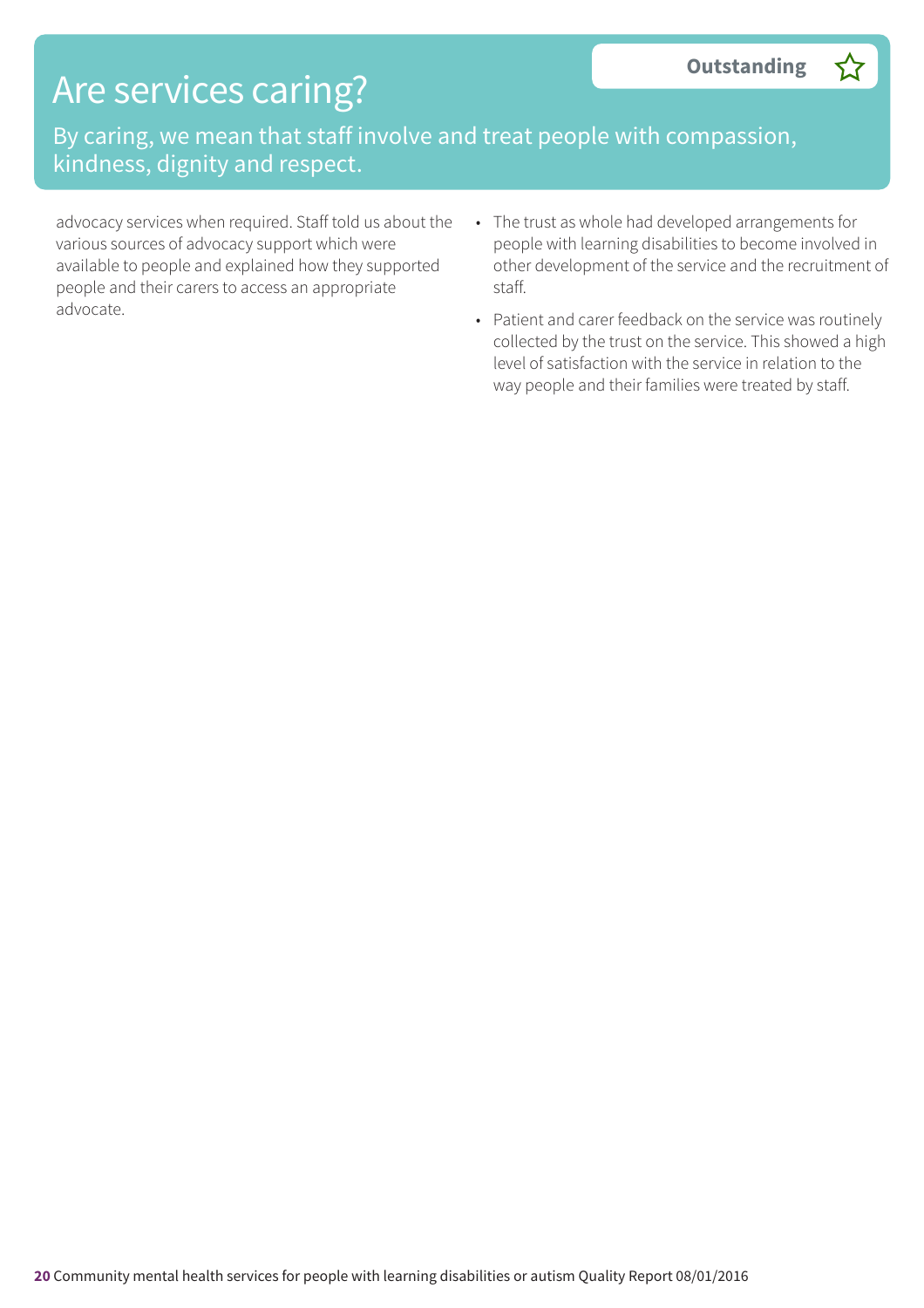## Are services responsive to people's needs?

By responsive, we mean that services are organised so that they meet people's needs.

# **Our findings**

### **Access, discharge and transfer**

- There was a single point of contact for all four teams. Overall, the service received approximately two new referrals a week. The Band 7 nurse who managed the service screened new referrals to ensure they met the service's criteria. Representatives from all of the teams and from across all disciplines met together each week to confirm the acceptance of referrals. Accepted referrals were then passed to the relevant team to arrange an initial assessment. If referrals were identified as high risk the receiving team was asked to prioritise them for action.
- Generally people were seen within six weeks of referral for an assessment in accordance with the trust target. Referrals to the Lambeth, Lewisham or Southwark teams which were solely for psychology input could wait for longer than this, sometimes for up to ten weeks, depending on the availability of therapists. The Croydon Team was not commissioned to provide a psychology service. A community psychiatric nurse told us that in the past, whilst people were on a waiting list for psychology, the psychology team gave appropriate professional guidance to the rest of the team. Staff said this meant that people received appropriate support whilst they were awaiting psychological intervention. Relatives described a service that was able to respond promptly when they contacted them and did not raise any concerns about the staffing of the service.
- The manager of the service used a tracking system to monitor the progress of referrals, including those which were not accepted, to provide clear data on the performance of the service and to identify trends and areas for development. Managers had taken note of the different pattern of referrals across the boroughs. For example, the Croydon team received a higher proportion of people living in care settings rather than their family. This was due to the large number of private care homes and supported living projects in the area. The psychiatrist from the Croydon team was working with providers of care and other agencies through the Croydon learning disabilities partnership board to develop effective ways of meeting the mental health needs of this group of people.
- None of the teams were commissioned to provide a 24 hour service. Staff gave people information on their recovery and support plans about how to contact their GP or accident and emergency services in the event of an out of hours crisis.
- We observed that administrative staff responded promptly and politely to people when they telephoned the service. These staff could easily access the information they required to competently deal with people's queries about their appointments with clinicians.
- Criteria for the service were clear and focused on the complexity of people's mental health needs. In Lambeth, Lewisham and Southwark referrals were also accepted for the psychology service only.
- During the inspection we heard about the steps the team were taking to engage with several people who avoided contact with the service. It was evident that staff were flexible in their ways of working with these people and took time to locate them in the community and try to establish a relationship with them.
- Most people attended clinic appointments with their family or a support worker, so attendance rates were good. Care records showed that when people were not at home for a planned home visit staff made follow-up telephone calls and used their knowledge of the person's social network to make contact with them.
- People told us they were able to choose when they had their appointments and staff were reliable and kept their appointments with them. We observed that staff were on time with their appointments.

### **The facilities promote recovery, comfort, dignity and confidentiality**

- The teams used interview rooms in the trust out-patient clinics. The clinics were clean and appropriately furnished.
- Interview rooms were appropriately sound-proofed to protect people's privacy.
- Clinics had leaflet racks and posters about local services and trust policies. There was information available about how to make a complaint.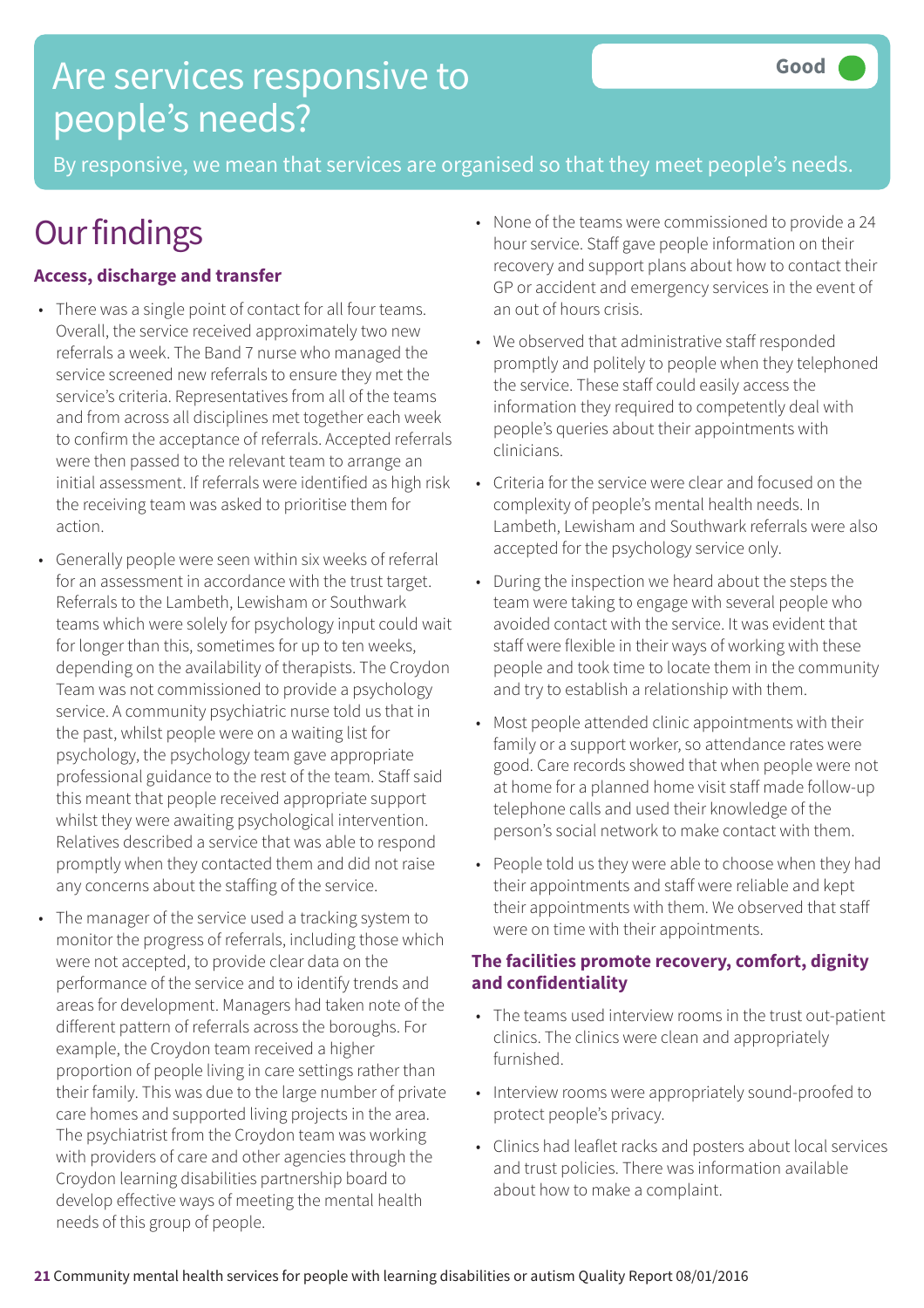## Are services responsive to people's needs?

By responsive, we mean that services are organised so that they meet people's needs.

#### **Meeting the needs of all people who use the service**

- People told us the service met people's needs in relation to their disabilities. Staff told us how they took into account people's learning disabilities and any other disabilities they had when assessing and planning their care. For example, assessments included details of people's communication needs and any sensory impairments they had. Care plans included information on the support people needed to understand information, participate in decision making and attend appointments.
- Relatives told us their circumstances as carers were fully taken into account by the service. They said the service acknowledged their difficulties and worked with other agencies to ensure they were given practical support, such as regular respite from their caring role. Relatives told us that the way the service involved them in monitoring people's progress was helpful in making them feel less stressed.
- Clinics were level access with disabled parking nearby. This made them easily accessible for people and their relatives if they had physical disabilities.
- People using the service had diverse cultural backgrounds and spoke different languages. Staff said they had easy access to a professional interpreter service if this was needed. Relatives confirmed staff were able to communicate well with people from different backgrounds.
- Information about the service was available in 'easy read' English. Staff said it could be translated into any language if required.

### **Listening to and learning from concerns and complaints**

- There had been very few complaints about the service. Patients and their relatives told us they knew how to make a complaint about the service. The service had recently dealt with a complaint. Records of the response to the complainant showed managers had fully investigated their concerns and sent the complainant a full account of the actions they had taken.
- Staff told us they had received training on the implementation of the trust's complaints procedures.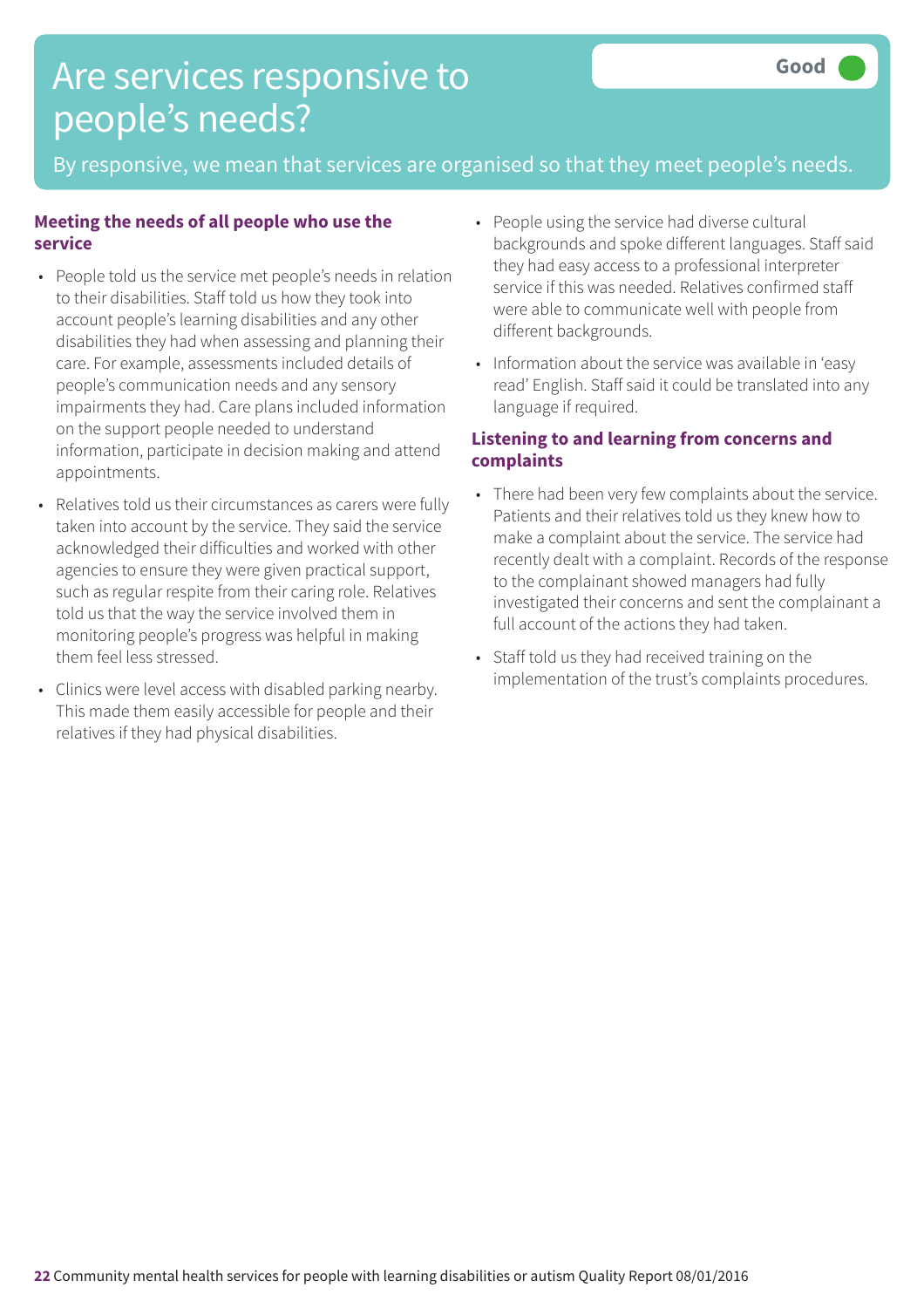## Are services well-led?

**Outstanding –**

By well-led, we mean that the leadership, management and governance of the organisation assure the delivery of high-quality person-centred care, supports learning and innovation, and promotes an open and fair culture.

# **Our findings**

### **Vision and values**

- Staff told us they were familiar with the trust's values which they agreed with. They said they felt their team's objectives ensured they put these values into practice when working with people.
- Staff told us they knew senior managers in the organisation because they attended meetings with them and they visited the team offices.

### **Good governance**

- The managers of the service had ensured the safety and effectiveness of the service. Staff were competent and well-trained and improvement were made to the service as required. Multi-disciplinary team meetings were observed to be inclusive for all disciplines and were open and constructive. Staff from all disciplines told us the service provided a good learning environment and they were proud to work in it.
- Senior managers told us the operation and strategic development of the service across four London Boroughs provided some challenges for staff in terms of effective communication and collaboration with the different pattern of provision of health and social care agencies in each borough. Senior managers and clinicians from the trust were represented on local learning disabilities partnership boards in order to work with other key agencies to improve outcomes for learning disabled people with mental health needs.
- The trust has decided to further enhance the local focus of the service by providing dedicated team leadership for each Borough from 1 November 2015. An additional community psychiatric nurse post has been created to facilitate this. Strategically this change aimed to improve people's care and treatment outcomes by more effective local partnership working.
- Staff told us they had been fully consulted about this development and said they considered the changes would enable them to provide a more efficient service to people, by making better use of their local supportnetworks.
- Staff said that they attended regular case presentations which were a valuable learning tool. They said they heard about innovative ways of working and had the opportunity to reflect on their practice.
- Managers in the service had a set of trust wide key performance indicators (KPIs) relating to issues such as staffing levels, sickness management, supervision, compliance with mandatory training and record keeping. Managers we spoke with told us KPIs were used to identify areas of strength and weakness in the service and were useful tool in ensuring the quality of the service. They said they received appropriate assistance from their managers when areas for improvement were identified. The recent data we saw showed the service had met their targets in relation to the KPIs.
- The current manager of the service told us she felt able to manage the service as she wished and was very positive about the contribution of the administrative support staff. We noted that administrators were experienced and able to work independently to produce minutes and notes of a high standard.

### **Leadership, morale and staff engagement**

- There were no significant issues in relation to sickness or absence rates. Staff did not raise any concerns about bullying and harassment with us during the inspection.
- Staff told us they had received training on whistleblowing and understood how they would be protected from victimisation if they raised a concern.
- The morale of staff was good. They told us they enjoyed their work and teamwork was constructive. During the inspection we observed that staff from different disciplines interacted with each other in an open and friendly way. Staff said the managers of the service were open to their ideas and there were opportunities for leadership development. Several team members were attending training on developing their leadership skills.
- Staff were very positive about the quality of team work and mutual support. We saw that team meetings provided a constructive learning environment for staff. Staff told us the trust regularly asked for their views and they were involved in service development.
- Staff told us that team provided student placements to trainee psychiatrists, psychologists and community